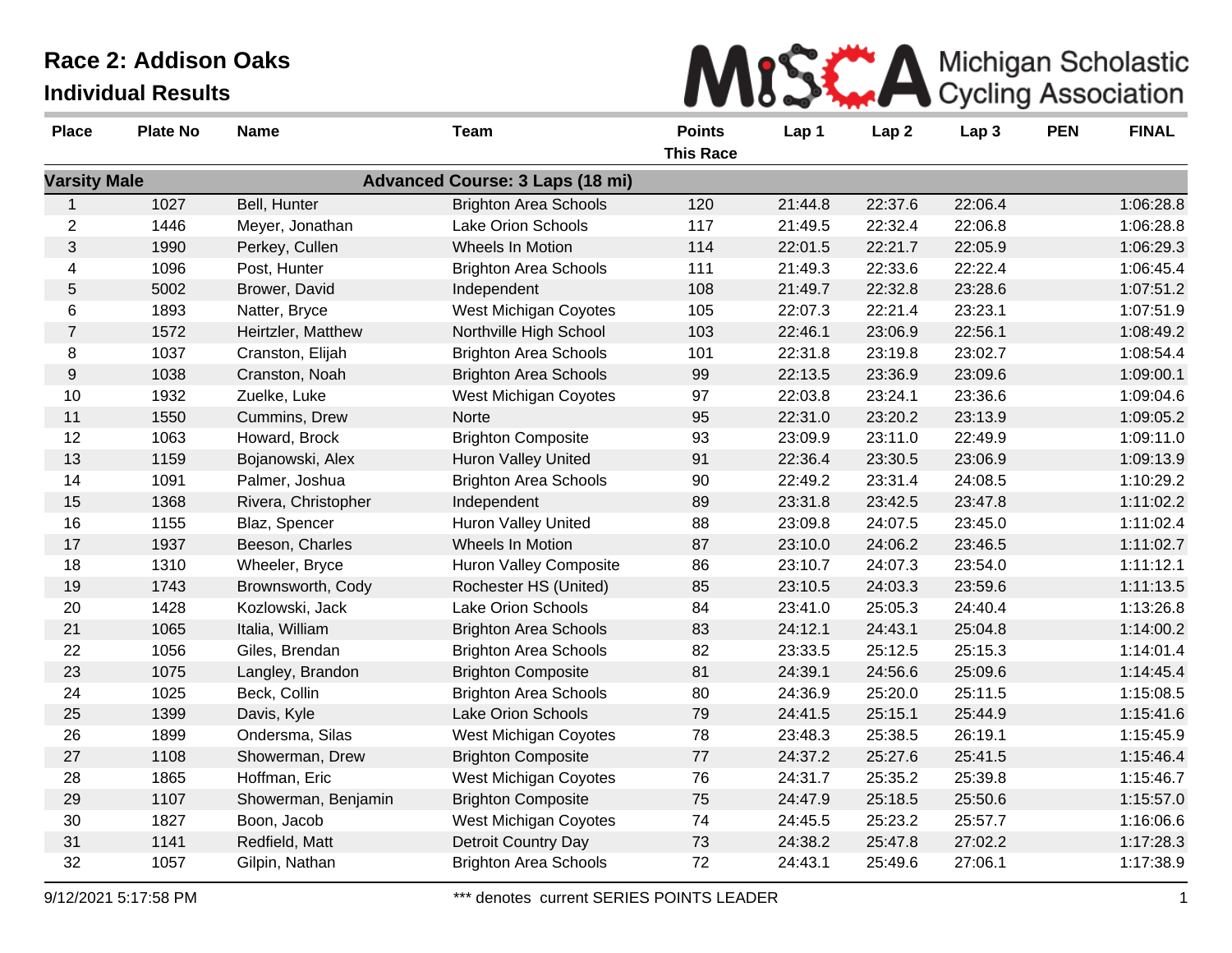

| <b>Place</b>          | <b>Plate No</b> | <b>Name</b>                       | <b>Team</b>                            | <b>Points</b>    | Lap 1   | Lap <sub>2</sub> | Lap <sub>3</sub> | <b>PEN</b> | <b>FINAL</b> |
|-----------------------|-----------------|-----------------------------------|----------------------------------------|------------------|---------|------------------|------------------|------------|--------------|
|                       |                 |                                   |                                        | <b>This Race</b> |         |                  |                  |            |              |
| 33                    | 1360            | Miller, Riley                     | Independent                            | 71               | 24:43.8 | 26:15.1          | 27:04.5          |            | 1:18:03.5    |
| 34                    | 1110            | Smith, Ian                        | <b>Brighton Composite</b>              | 70               | 24:54.0 | 26:20.3          | 27:12.1          |            | 1:18:26.6    |
| 35                    | 1226            | Kettenbeil, lan                   | Huron Valley United                    | 69               | 25:47.3 | 26:44.6          | 28:10.4          |            | 1:20:42.4    |
| 36                    | 2004            | Theriot, Jacques                  | Wheels In Motion                       | 68               | 24:49.6 | 27:27.4          | 29:04.3          |            | 1:21:21.4    |
| 37                    | 1441            | Lynch, Sean                       | Lake Orion Schools                     | 67               | 26:32.9 | 27:50.6          | 27:50.2          |            | 1:22:13.9    |
| 38                    | 5020            | Cummins, Reese                    | Norte                                  | 66               | 27:10.8 | 27:39.0          | 27:24.5          |            | 1:22:14.3    |
| 39                    | 1982            | Mabry, Hunter                     | Wheels In Motion                       | 65               | 26:12.7 | 28:10.6          | 28:34.9          |            | 1:22:58.3    |
| <b>Varsity Female</b> |                 |                                   | <b>Advanced Course: 3 Laps (18 mi)</b> |                  |         |                  |                  |            |              |
| 1                     | 1349            | Jimenez Palos, Emma               | Independent                            | 120              | 26:01.9 | 26:30.3          | 26:27.8          |            | 1:19:00.1    |
| $\overline{c}$        | 1046            | Droese, Katherine                 | <b>Brighton Area Schools</b>           | 117              | 25:54.5 | 26:37.1          | 26:38.9          |            | 1:19:10.6    |
| 3                     | 1930            | Whitmer, Madine                   | West Michigan Coyotes                  | 114              | 25:55.3 | 26:36.6          | 28:10.6          |            | 1:20:42.6    |
| 4                     | 1371            | Schultz, Lauren                   | Independent                            | 111              | 26:01.5 | 27:14.4          | 28:02.2          |            | 1:21:18.3    |
| 5                     | 1890            | Miller, Anabel                    | West Michigan Coyotes                  | 108              | 25:55.0 | 27:34.9          | 29:47.0          |            | 1:23:17.0    |
| 6                     | 1856            | Forrester, Addison                | West Michigan Coyotes                  | 105              | 27:39.0 | 29:06.8          | 29:11.9          |            | 1:25:57.8    |
| $\overline{7}$        | 1594            | DeFauw, Elizabeth                 | Orange Krush                           | 103              | 28:10.5 | 28:56.7          | 29:21.2          |            | 1:26:28.5    |
| 8                     | 1017            | Abington, Liberty                 | <b>Brighton Area Schools</b>           | 101              | 30:22.5 | 31:56.0          | 32:50.8          |            | 1:35:09.5    |
| 9                     | 1319            | Woolhiser, Makayla                | Huron Valley United                    | 99               | 31:19.8 | 33:31.4          | 34:31.9          |            | 1:39:23.2    |
|                       |                 | Junior Varsity 11-12th Grade Male | <b>Advanced Course: 2 Laps (12 mi)</b> |                  |         |                  |                  |            |              |
| $\mathbf{1}$          | 1378            | Stephenson, Drake                 | Independent                            | 100              | 24:06.9 | 24:28.6          |                  |            | 48:35.6      |
| $\overline{c}$        | 1751            | Dagg, Paul                        | Rochester HS (United)                  | 97               | 24:06.2 | 25:15.2          |                  |            | 49:21.5      |
| 3                     | 1745            | Cerget, Anthony                   | Rochester HS (United)                  | 94               | 24:06.7 | 25:43.3          |                  |            | 49:50.1      |
| 4                     | 1800            | Tapert, Bryce                     | Rochester HS (United)                  | 91               | 24:17.7 | 25:33.9          |                  |            | 49:51.6      |
| 5                     | 1296            | Thompson, John                    | <b>Huron Valley United</b>             | 88               | 24:48.3 | 25:23.7          |                  |            | 50:12.0      |
| 6                     | 1079            | Lutz, Andrew                      | <b>Brighton Area Schools</b>           | 85               | 24:50.8 | 25:22.5          |                  |            | 50:13.3      |
| $\overline{7}$        | 1778            | Navetta, Nick                     | Rochester HS (United)                  | 83               | 24:59.7 | 25:15.6          |                  |            | 50:15.4      |
| 8                     | 1122            | Witte, Zachary                    | <b>Brighton Area Schools</b>           | 81               | 24:56.3 | 25:19.7          |                  |            | 50:16.1      |
| 9                     | 1316            | Wolcott, Garrett                  | <b>Huron Valley United</b>             | 79               | 25:03.0 | 27:26.6          |                  |            | 52:29.6      |
| 10                    | 1312            | Wilson, Evan                      | <b>Huron Valley United</b>             | 77               | 24:59.3 | 27:33.7          |                  |            | 52:33.1      |
| 11                    | 1322            | Bixby, Carter                     | Independent                            | 75               | 25:35.8 | 27:59.7          |                  |            | 53:35.5      |
| 12                    | 1781            | Patyi, Ryan                       | Rochester HS (United)                  | 73               | 26:07.2 | 27:42.9          |                  |            | 53:50.2      |
| 13                    | 1575            | Herger, Michael                   | Northville High School                 | 71               | 26:07.8 | 27:55.0          |                  |            | 54:02.8      |
| 14                    | 1815            | Schmid, Collin                    | Team Green                             | 70               | 26:17.0 | 28:00.9          |                  |            | 54:18.0      |
| 15                    | 1175            | Carlsen, Nolan                    | <b>Huron Valley United</b>             | 69               | 26:41.7 | 27:52.9          |                  |            | 54:34.7      |

9/12/2021 5:17:58 PM \*\*\* denotes current SERIES POINTS LEADER 2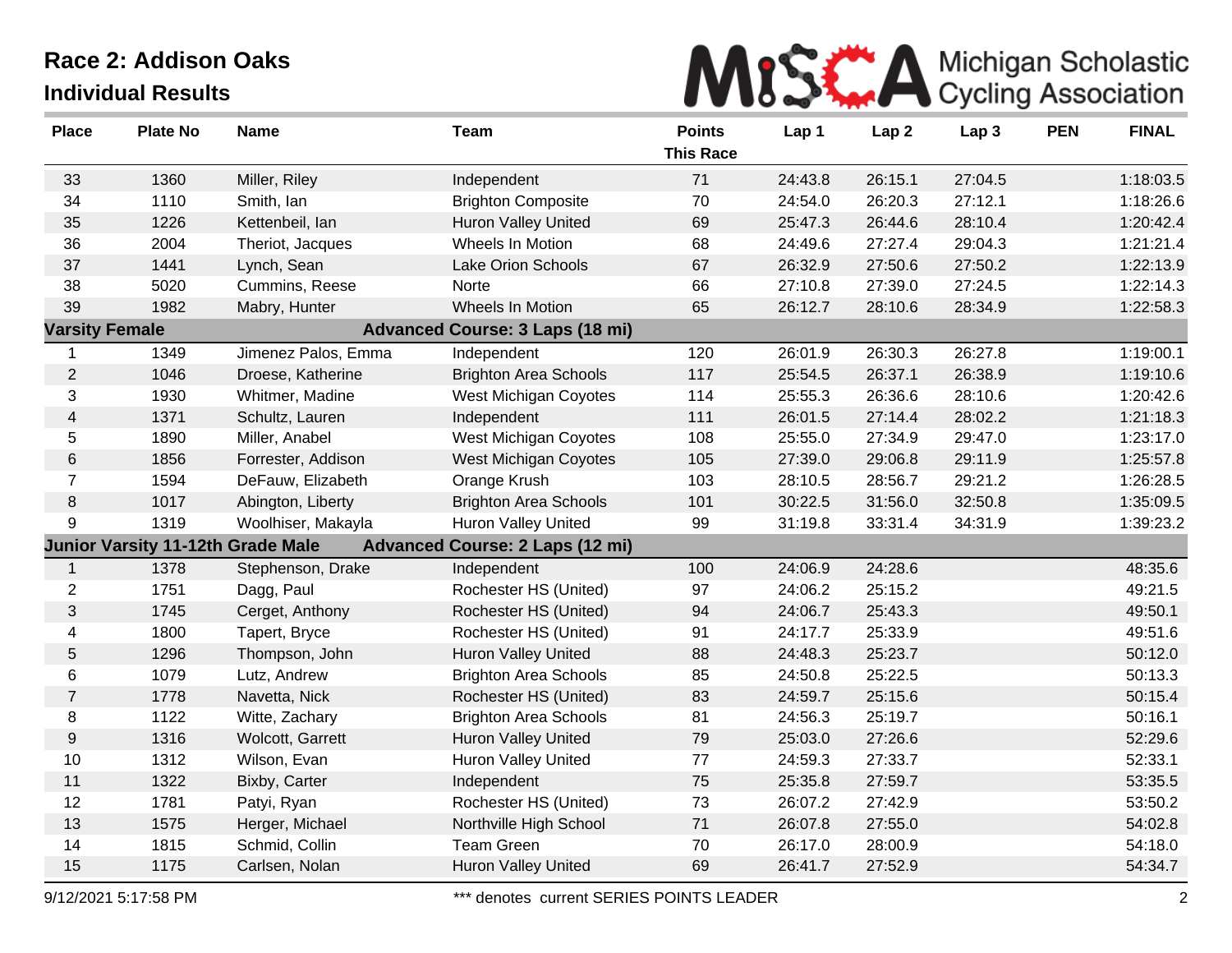|--|

| <b>Place</b>   | <b>Plate No</b>                         | <b>Name</b>       | <b>Team</b>                            | <b>Points</b><br><b>This Race</b> | Lap 1   | Lap <sub>2</sub> | Lap <sub>3</sub> | <b>PEN</b> | <b>FINAL</b> |
|----------------|-----------------------------------------|-------------------|----------------------------------------|-----------------------------------|---------|------------------|------------------|------------|--------------|
| 16             | 1043                                    | Deetz, Nathan     | <b>Brighton Area Schools</b>           | 68                                | 27:07.4 | 27:28.4          |                  |            | 54:35.9      |
| 17             | 1772                                    | Li, Rongbang      | Rochester HS (United)                  | 67                                | 26:52.7 | 27:43.2          |                  |            | 54:36.0      |
| 18             | 1552                                    | Albrecht, Matthew | NE Indiana Trailblazers                | 66                                | 27:13.6 | 27:24.5          |                  |            | 54:38.2      |
| 19             | 1023                                    | Banas, Chase      | <b>Brighton Area Schools</b>           | 65                                | 26:57.9 | 27:40.6          |                  |            | 54:38.6      |
| 20             | 1086                                    | Money, Daniel     | <b>Brighton Composite</b>              | 64                                | 26:43.3 | 27:58.7          |                  |            | 54:42.0      |
| 21             | 1455                                    | Murray, Ryan      | Lake Orion Schools                     | 63                                | 27:39.6 | 27:29.7          |                  |            | 55:09.3      |
| 22             | 1877                                    | Loewen, Florenc   | West Michigan Coyotes                  | 62                                | 27:38.5 | 29:50.6          |                  |            | 57:29.1      |
| 23             | 1112                                    | St.Laurent, Reid  | <b>Brighton Composite</b>              | 61                                | 27:55.5 | 29:46.2          |                  |            | 57:41.8      |
| 24             | 1051                                    | Franks, Caleb     | <b>Brighton Area Schools</b>           | 60                                | 28:11.1 | 29:41.8          |                  |            | 57:52.9      |
| 25             | 1039                                    | Dabrowski, Henry  | <b>Brighton Area Schools</b>           | 59                                | 27:55.0 | 30:42.1          |                  |            | 58:37.1      |
| 26             | 1802                                    | Weir, Harrison    | Rochester HS (United)                  | 58                                | 27:09.4 | 31:30.6          |                  |            | 58:40.0      |
| 27             | 1098                                    | Psik, Shane       | <b>Brighton Area Schools</b>           | 57                                | 28:17.5 | 31:35.5          |                  |            | 59:53.1      |
| 28             | 1521                                    | Parker, Ethan     | <b>Midland MTB Crew</b>                | 56                                | 28:29.1 | 31:31.2          |                  |            | 1:00:00.3    |
| 29             | 1080                                    | Mack, Jeremy      | <b>Brighton Area Schools</b>           | 55                                | 29:37.2 | 31:43.1          |                  |            | 1:01:20.3    |
| 30             | 1584                                    | Van Tiem, Luke    | Northville High School                 | 54                                | 29:45.1 | 32:12.7          |                  |            | 1:01:57.8    |
| 31             | 1782                                    | Plotzke, Thomas   | Rochester HS (United)                  | 53                                | 29:05.1 | 33:06.8          |                  |            | 1:02:12.0    |
| 32             | 1479                                    | Watts, Matthew    | Lake Orion Schools                     | 52                                | 30:14.7 | 32:22.0          |                  |            | 1:02:36.8    |
| 33             | 1500                                    | Davis II, Thomas  | <b>Midland MTB Crew</b>                | 51                                | 30:00.5 | 33:22.2          |                  |            | 1:03:22.8    |
| 34             | 1288                                    | Smith, Dylan      | <b>Huron Valley Composite</b>          | 50                                | 30:40.4 | 36:39.7          |                  |            | 1:07:20.1    |
| 35             | 1384                                    | Abbott, Jacob     | Lake Orion Schools                     | 49                                | 31:54.3 | 35:38.0          |                  |            | 1:07:32.4    |
| 36             | 1142                                    | Tuto, Anthony     | Detroit Country Day                    | 48                                | 36:13.4 | 42:18.6          |                  |            | 1:18:32.0    |
| <b>DNF</b>     | 1799                                    | Tapert, Bayden    | Rochester HS (United)                  | $\mathbf{1}$                      | 24:55.5 | <b>DNF</b>       |                  |            |              |
|                | <b>Junior Varsity 9-10th Grade Male</b> |                   | <b>Advanced Course: 2 Laps (12 mi)</b> |                                   |         |                  |                  |            |              |
| 1              | 1445                                    | Meyer, James      | Lake Orion Schools                     | 100                               | 22:55.1 | 23:34.1          |                  |            | 46:29.2      |
| $\overline{2}$ | 1825                                    | Boer, Gerrit      | West Michigan Coyotes                  | 97                                | 23:03.5 | 23:55.3          |                  |            | 46:58.9      |
| 3              | 1551                                    | Ellis, Grady      | Norte                                  | 94                                | 23:06.7 | 24:00.1          |                  |            | 47:06.8      |
| $\overline{4}$ | 1271                                    | Porter, Louis     | Huron Valley United                    | 91                                | 23:04.4 | 24:25.6          |                  |            | 47:30.0      |
| 5              | 1588                                    | Bretzlaff, Joel   | Orange Krush                           | 88                                | 23:05.8 | 25:11.3          |                  |            | 48:17.1      |
| $\,6$          | 1984                                    | Mazak, Aidan      | Wheels In Motion                       | 85                                | 23:45.6 | 24:50.5          |                  |            | 48:36.2      |
| $\overline{7}$ | 1476                                    | Tait, Grady       | Lake Orion Schools                     | 83                                | 23:18.2 | 25:29.3          |                  |            | 48:47.6      |
| $\bf 8$        | 1556                                    | Hall, Levi        | NE Indiana Trailblazers                | 81                                | 24:05.9 | 25:16.0          |                  |            | 49:22.0      |
| 9              | 1249                                    | McCormick, Aidan  | Huron Valley United                    | 79                                | 24:02.7 | 25:29.1          |                  |            | 49:31.8      |
| 10             | 1231                                    | Kowalski, Carson  | <b>Huron Valley United</b>             | 77                                | 24:17.6 | 25:14.9          |                  |            | 49:32.6      |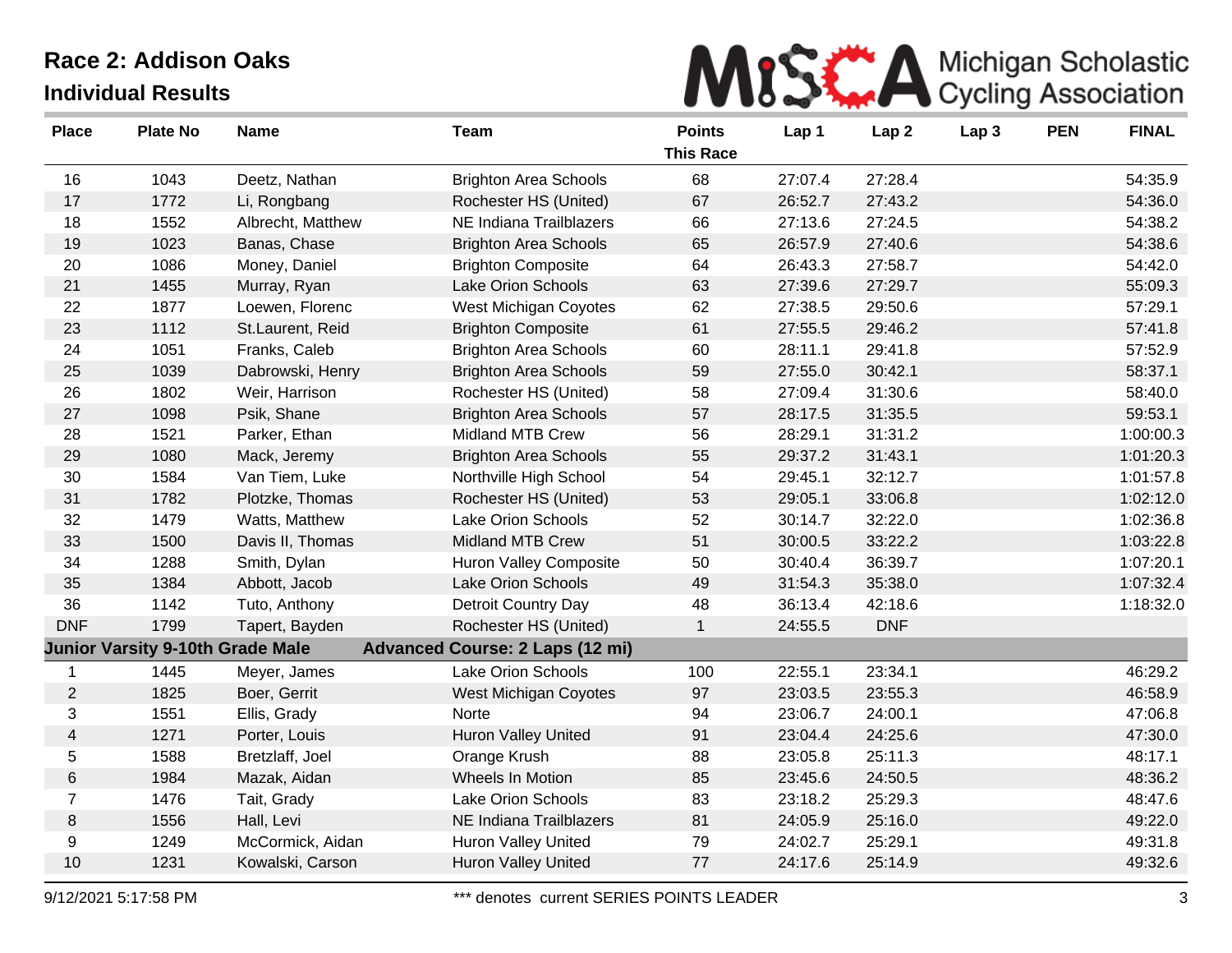| MISS A Michigan Scholastic |
|----------------------------|
|----------------------------|

| <b>Place</b> | <b>Plate No</b> | <b>Name</b>         | <b>Team</b>                   | <b>Points</b><br><b>This Race</b> | Lap 1   | Lap <sub>2</sub> | Lap <sub>3</sub> | <b>PEN</b> | <b>FINAL</b> |
|--------------|-----------------|---------------------|-------------------------------|-----------------------------------|---------|------------------|------------------|------------|--------------|
| 11           | 1272            | Rambo, Josh         | Huron Valley United           | 75                                | 24:17.3 | 25:15.9          |                  |            | 49:33.3      |
| 12           | 1191            | Culver, Evan        | Huron Valley United           | 73                                | 24:16.9 | 25:16.4          |                  |            | 49:33.3      |
| 13           | 1328            | Clement, Owen       | Independent                   | 71                                | 24:36.3 | 26:12.0          |                  |            | 50:48.3      |
| 14           | 1144            | Shipman, Matthew    | Heritage Jackrabbits          | 70                                | 24:54.1 | 26:25.3          |                  |            | 51:19.5      |
| 15           | 1882            | Marine, Drake       | West Michigan Coyotes         | 69                                | 23:45.2 | 27:38.5          |                  |            | 51:23.8      |
| 16           | 1561            | Loshe, Wesley       | NE Indiana Trailblazers       | 68                                | 24:56.9 | 26:26.9          |                  |            | 51:23.8      |
| 17           | 1565            | Serrani, Jude       | NE Indiana Trailblazers       | 67                                | 25:04.3 | 26:19.8          |                  |            | 51:24.1      |
| 18           | 1895            | Nykamp, Lucas       | <b>West Michigan Coyotes</b>  | 66                                | 25:30.7 | 26:47.2          |                  |            | 52:17.9      |
| 19           | 1157            | Blazic, Lucas       | <b>Huron Valley Composite</b> | 65                                | 25:40.9 | 26:38.3          |                  |            | 52:19.3      |
| 20           | 1977            | Landis, Gabriel     | Wheels In Motion              | 64                                | 25:53.0 | 26:48.4          |                  |            | 52:41.5      |
| 21           | 1115            | Vereecke, Kevin     | <b>Brighton Area Schools</b>  | 63                                | 25:31.1 | 27:37.6          |                  |            | 53:08.7      |
| 22           | 1459            | Parsons, Cavan      | Lake Orion Composite          | 62                                | 26:15.7 | 26:53.4          |                  |            | 53:09.1      |
| 23           | 1938            | Bertcher, Samuel    | Wheels In Motion              | 61                                | 26:10.7 | 27:14.0          |                  |            | 53:24.7      |
| 24           | 1471            | Shirley, Isaac      | Lake Orion Composite          | 60                                | 26:28.9 | 27:17.1          |                  |            | 53:46.1      |
| 25           | 1784            | Rodda, Trystan      | Rochester HS (United)         | 59                                | 26:16.1 | 27:57.1          |                  |            | 54:13.2      |
| 26           | 1024            | Beach, Isaiah       | <b>Brighton Composite</b>     | 58                                | 27:04.9 | 27:20.5          |                  |            | 54:25.4      |
| 27           | 1125            | Coffman, Finn       | Chelsea Youth MTB             | 57                                | 26:47.1 | 27:54.1          |                  |            | 54:41.2      |
| 28           | 1912            | Tesch, Owen         | <b>West Michigan Coyotes</b>  | 56                                | 27:02.3 | 28:55.6          |                  |            | 55:57.9      |
| 29           | 1227            | Koenig, Griffin     | <b>Huron Valley United</b>    | 55                                | 27:23.1 | 29:02.1          |                  |            | 56:25.2      |
| 30           | 1146            | Webb, Noah          | Heritage Jackrabbits          | 54                                | 26:45.0 | 29:40.3          |                  |            | 56:25.3      |
| 31           | 1176            | Carlsen, Sawyer     | Huron Valley United           | 53                                | 27:25.7 | 29:02.8          |                  |            | 56:28.6      |
| 32           | 1269            | Park, Thomas        | Huron Valley United           | 52                                | 27:28.2 | 29:01.5          |                  |            | 56:29.8      |
| 33           | 1567            | Biondo-Savin, Wyatt | Northville High School        | 51                                | 27:52.6 | 30:02.9          |                  |            | 57:55.5      |
| 34           | 1779            | Paradowski, Jacob   | Rochester HS (United)         | 50                                | 28:59.4 | 29:28.8          |                  |            | 58:28.2      |
| 35           | 1891            | Minnerick, Levi     | West Michigan Coyotes         | 49                                | 28:30.5 | 30:06.2          |                  |            | 58:36.7      |
| 36           | 1824            | Blocker, Jeremy     | <b>West Michigan Coyotes</b>  | 48                                | 28:43.1 | 29:55.7          |                  |            | 58:38.9      |
| 37           | 1071            | Kissel, Lucas       | <b>Brighton Area Schools</b>  | 47                                | 28:59.1 | 29:43.9          |                  |            | 58:43.0      |
| 38           | 1615            | Wagner, Gavin       | Orange Krush                  | 46                                | 29:20.3 | 29:22.6          |                  |            | 58:43.0      |
| 39           | 1761            | Grindem, Stuart     | Rochester HS (United)         | 45                                | 29:22.6 | 30:44.9          |                  |            | 1:00:07.6    |
| 40           | 1010            | Jannette, Rider     | <b>Brandon Youth MTB</b>      | 44                                | 29:25.7 | 31:57.8          |                  |            | 1:01:23.6    |
| 41           | 1770            | Klippi, Ethan       | Rochester HS (United)         | 43                                | 29:41.2 | 32:35.1          |                  |            | 1:02:16.4    |
| 42           | 1872            | Knape, Timothy      | West Michigan Coyotes         | 42                                | 29:47.5 | 32:37.4          |                  |            | 1:02:24.9    |
| 43           | 1074            | Lane, Andrew        | <b>Brighton Composite</b>     | 41                                | 30:42.4 | 33:10.8          |                  |            | 1:03:53.2    |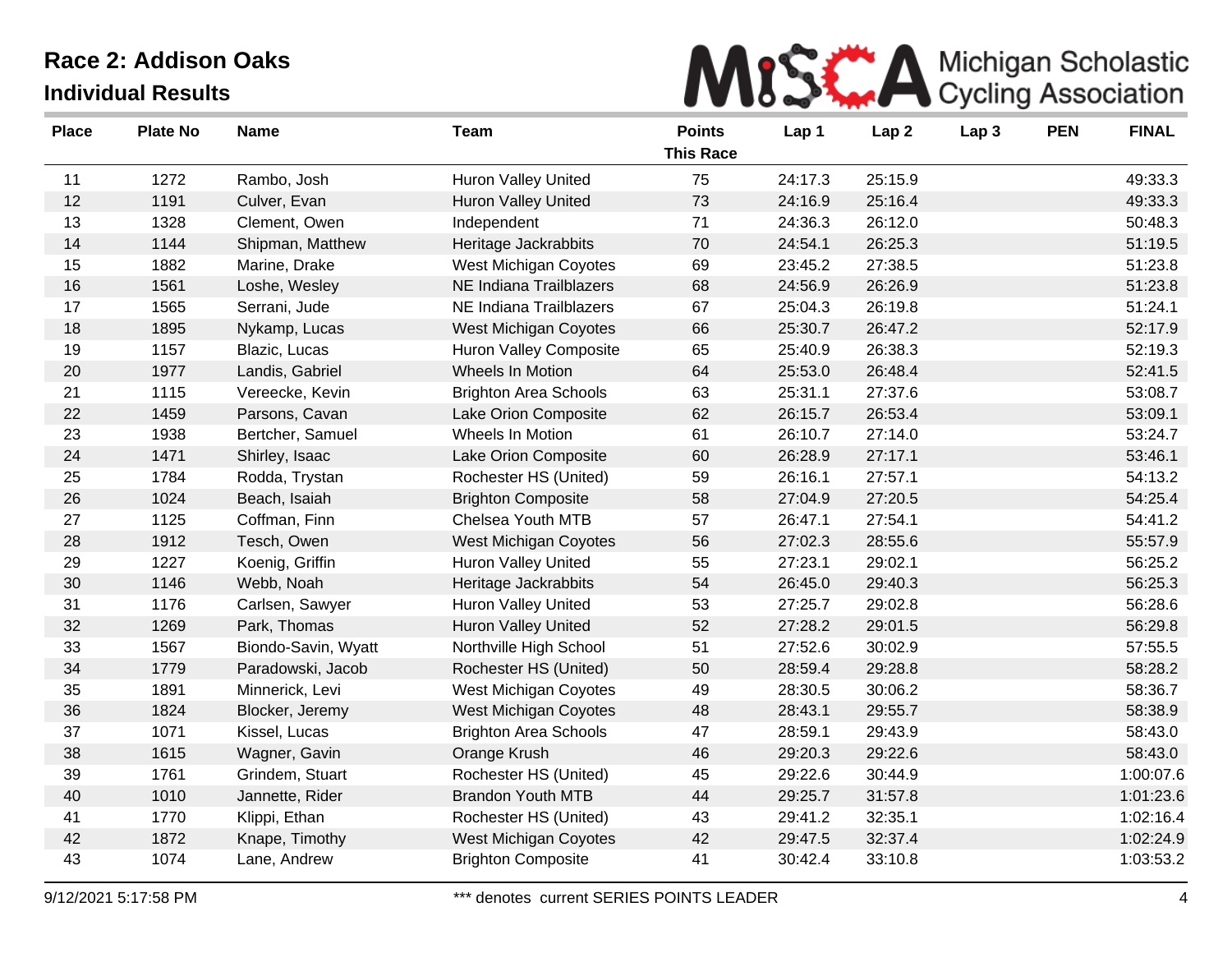

| <b>Place</b>   | <b>Plate No</b>                    | <b>Name</b>          | <b>Team</b>                            | <b>Points</b><br><b>This Race</b> | Lap 1      | Lap <sub>2</sub> | Lap <sub>3</sub> | <b>PEN</b> | <b>FINAL</b> |
|----------------|------------------------------------|----------------------|----------------------------------------|-----------------------------------|------------|------------------|------------------|------------|--------------|
| 44             | 1763                               | Hemingway, George    | Rochester HS (United)                  | 40                                | 29:45.2    | 36:05.7          |                  |            | 1:05:50.9    |
| 45             | 1018                               | Acree, Jason         | <b>Brighton Area Schools</b>           | 39                                | 33:16.6    | 35:43.3          |                  |            | 1:08:59.9    |
| 46             | 1007                               | Janette, Braeden     | <b>Brandon Youth MTB</b>               | 38                                | 35:00.7    | 40:20.9          |                  |            | 1:15:21.7    |
| <b>DNF</b>     | 1077                               | Lukasik, John        | <b>Brighton Composite</b>              | $\mathbf 1$                       | <b>DNF</b> | <b>DNF</b>       |                  |            |              |
| <b>DNF</b>     | 1102                               | Rochon, Noah         | <b>Brighton Composite</b>              | $\mathbf{1}$                      | <b>DNF</b> | <b>DNF</b>       |                  |            |              |
|                | <b>Junior Varsity Female</b>       |                      | <b>Advanced Course: 2 Laps (12 mi)</b> |                                   |            |                  |                  |            |              |
| 1              | 1172                               | Caldwell, Nya        | Huron Valley United                    | 100                               | 27:16.3    | 26:22.0          |                  |            | 53:38.4      |
| $\overline{c}$ | 1315                               | Wittman, Cate        | <b>Huron Valley United</b>             | 97                                | 27:16.7    | 26:22.5          |                  |            | 53:39.3      |
| 3              | 1013                               | Royse, Bethany       | <b>Brandon Youth MTB</b>               | 94                                | 27:58.4    | 29:42.1          |                  |            | 57:40.5      |
| 4              | 1264                               | Osterhart, Laura     | Huron Valley United                    | 91                                | 28:32.0    | 30:18.6          |                  |            | 58:50.6      |
| 5              | 1424                               | Jones, Sydnie        | Lake Orion Schools                     | 88                                | 28:32.6    | 30:56.3          |                  |            | 59:28.9      |
| 6              | 1318                               | Woolhiser, Bella     | Huron Valley United                    | 85                                | 28:32.1    | 31:00.8          |                  |            | 59:33.0      |
| $\overline{7}$ | 1139                               | Negrut, Silvia       | <b>Detroit Country Day</b>             | 83                                | 29:38.6    | 31:45.8          |                  |            | 1:01:24.5    |
| 8              | 1758                               | Fronek, Ava          | Rochester HS (United)                  | 81                                | 29:39.5    | 31:56.1          |                  |            | 1:01:35.6    |
| 9              | 1478                               | Walch, Laura         | Lake Orion Schools                     | 79                                | 29:59.1    | 32:47.6          |                  |            | 1:02:46.7    |
| 10             | 1759                               | Gaudreau, Rachel     | Rochester HS (United)                  | 77                                | 30:38.5    | 33:10.2          |                  |            | 1:03:48.7    |
| 11             | 5007                               | Spearman, Bodelle    | West Michigan Coyotes                  | 75                                | 31:10.3    | 33:05.5          |                  |            | 1:04:15.9    |
| 12             | 1787                               | Rossey, Isabella     | Rochester HS (United)                  | 73                                | 31:22.1    | 33:55.5          |                  |            | 1:05:17.6    |
| 13             | 1756                               | Feldkamp, Rowan      | Rochester HS (United)                  | 71                                | 31:29.7    | 35:21.7          |                  |            | 1:06:51.4    |
| 14             | 1566                               | Vasquez, Kyra        | NE Indiana Trailblazers                | 70                                | 32:46.6    | 35:27.2          |                  |            | 1:08:13.8    |
| 15             | 1012                               | Patnaude, Emily      | <b>Brandon Youth MTB</b>               | 69                                | 32:37.0    | 35:37.0          |                  |            | 1:08:14.1    |
| 16             | 1571                               | Grabowski, Alexandra | Northville High School                 | 68                                | 34:51.0    | 41:09.5          |                  |            | 1:16:00.6    |
|                | <b>Advanced Middle School Male</b> |                      | <b>Advanced Course: 2 Laps (12 mi)</b> |                                   |            |                  |                  |            |              |
| 1              | 1200                               | Garris, Elijah       | Huron Valley United                    | 85                                | 23:57.1    | 24:03.1          |                  |            | 48:00.3      |
| $\overline{2}$ | 1417                               | Heist, Ethan         | <b>Lake Orion Schools</b>              | 82                                | 23:56.8    | 26:50.0          |                  |            | 50:46.8      |
| 3              | 1320                               | Adamski, Kash        | Independent                            | 79                                | 23:57.7    | 27:38.5          |                  |            | 51:36.2      |
| 4              | 1885                               | Martin, Brevin       | West Michigan Coyotes                  | 76                                | 25:23.8    | 27:49.2          |                  |            | 53:13.0      |
| 5              | 1321                               | Beaubien, Bastien    | Orange Krush                           | 73                                | 25:57.6    | 27:47.6          |                  |            | 53:45.2      |
| 6              | 1299                               | Tobiczyk, Oswald     | Huron Valley United                    | 70                                | 26:26.1    | 28:08.8          |                  |            | 54:34.9      |
| $\overline{7}$ | 1618                               | Werth, Jayden        | Orange Krush                           | 68                                | 26:25.8    | 28:09.9          |                  |            | 54:35.7      |
| 8              | 1166                               | Brzuchanski, Emery   | Huron Valley United                    | 66                                | 27:13.0    | 27:45.0          |                  |            | 54:58.1      |
| 9              | 1752                               | Dagg, Samuel         | Rochester HS (United)                  | 64                                | 26:25.5    | 28:32.6          |                  |            | 54:58.2      |
| 10             | 2001                               | Smith, Donald        | Wheels In Motion                       | 62                                | 27:13.3    | 27:46.0          |                  |            | 54:59.4      |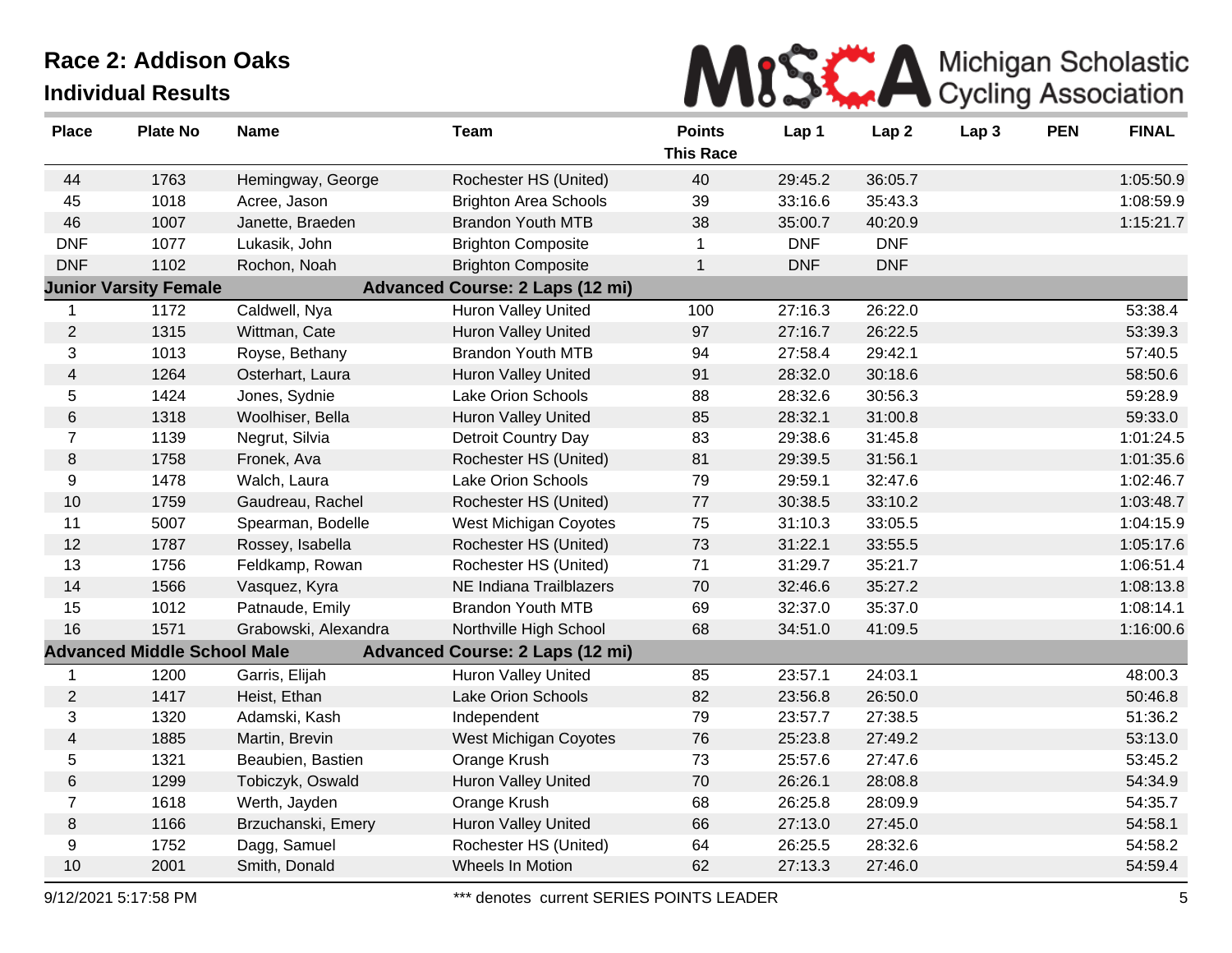

| <b>Place</b>            | <b>Plate No</b>                      | <b>Name</b>         | <b>Team</b>                            | <b>Points</b><br><b>This Race</b> | Lap 1   | Lap <sub>2</sub> | Lap <sub>3</sub> | <b>PEN</b> | <b>FINAL</b> |
|-------------------------|--------------------------------------|---------------------|----------------------------------------|-----------------------------------|---------|------------------|------------------|------------|--------------|
| 11                      | 1600                                 | James, Evan         | Orange Krush                           | 60                                | 27:13.7 | 27:48.8          |                  |            | 55:02.5      |
| 12                      | 1762                                 | Hawes, Benjamin     | Rochester HS (United)                  | 58                                | 26:49.4 | 28:17.4          |                  |            | 55:06.9      |
| 13                      | 1103                                 | Rochowiak, Maxwell  | <b>Brighton Area Schools</b>           | 56                                | 27:37.1 | 28:55.9          |                  |            | 56:33.1      |
| 14                      | 2003                                 | Tall, Braden        | <b>Wheels In Motion</b>                | 55                                | 27:36.7 | 28:56.6          |                  |            | 56:33.3      |
| 15                      | 1482                                 | Wolski, Jakub       | Lake Orion Schools                     | 54                                | 28:46.9 | 29:42.7          |                  |            | 58:29.6      |
| 16                      | 1259                                 | Murphy, Trevor      | <b>Huron Valley United</b>             | 53                                | 28:40.1 | 31:10.2          |                  |            | 59:50.3      |
| 17                      | 1297                                 | Tidbury, Grayson    | <b>Huron Valley United</b>             | 52                                | 32:26.6 | 33:37.8          |                  |            | 1:06:04.5    |
| 18                      | 1928                                 | Wert, Henry         | <b>West Michigan Coyotes</b>           | 51                                | 27:46.0 | 39:56.1          |                  |            | 1:07:42.1    |
|                         | <b>Advanced Middle School Female</b> |                     | <b>Advanced Course: 2 Laps (12 mi)</b> |                                   |         |                  |                  |            |              |
| 1                       | 1276                                 | Rosinski, Charlotte | Huron Valley United                    | 85                                | 26:22.7 | 26:31.4          |                  |            | 52:54.2      |
| $\overline{2}$          | 1028                                 | Bell, Sophia        | <b>Brighton Area Schools</b>           | 82                                | 27:31.6 | 29:16.1          |                  |            | 56:47.7      |
| 3                       | 1470                                 | Shaskos, Lauren     | Lake Orion Schools                     | 79                                | 28:15.9 | 30:18.8          |                  |            | 58:34.8      |
| $\overline{\mathbf{4}}$ | 1593                                 | DeCubber, Finley    | Orange Krush                           | 76                                | 28:46.7 | 30:12.7          |                  |            | 58:59.4      |
| 5                       | 1589                                 | Bretzlaff, Miriam   | Orange Krush                           | 73                                | 28:47.4 | 30:37.6          |                  |            | 59:25.1      |
| 6                       | 1055                                 | Giles, Anna         | <b>Brighton Area Schools</b>           | 70                                | 29:06.4 | 31:31.9          |                  |            | 1:00:38.4    |
| $\overline{7}$          | 1602                                 | Keyes, Janelle      | Orange Krush                           | 68                                | 30:02.1 | 30:49.5          |                  |            | 1:00:51.6    |
| 8                       | 1036                                 | Cranston, Ashley    | <b>Brighton Area Schools</b>           | 66                                | 30:01.9 | 30:52.2          |                  |            | 1:00:54.1    |
| 9                       | 1232                                 | Kowalski, Dalia     | Huron Valley United                    | 64                                | 30:00.0 | 31:12.4          |                  |            | 1:01:12.5    |
| 10                      | 1837                                 | Cavner, Emma        | West Michigan Coyotes                  | 62                                | 34:05.4 | 36:46.3          |                  |            | 1:10:51.7    |
| 11                      | 1883                                 | Marine, Marley      | West Michigan Coyotes                  | 60                                | 33:30.9 | 37:21.6          |                  |            | 1:10:52.6    |
|                         | <b>Novice 10-12th Grade Male</b>     |                     | Beginner Course: 2 Laps (9 mi)         |                                   |         |                  |                  |            |              |
| $\mathbf 1$             | 1393                                 | Blackman, Joshua    | Lake Orion Schools                     | 80                                | 16:50.4 | 17:08.3          |                  |            | 33:58.7      |
| $\overline{2}$          | 1330                                 | Cyrul, Michael      | Independent                            | 77                                | 17:11.5 | 16:50.9          |                  |            | 34:02.4      |
| 3                       | 1976                                 | Laman, Charles      | Wheels In Motion                       | 74                                | 17:03.3 | 17:18.8          |                  |            | 34:22.2      |
| 4                       | 1260                                 | Nunneley, David     | <b>Huron Valley United</b>             | 71                                | 17:03.0 | 17:53.1          |                  |            | 34:56.1      |
| 5                       | 1574                                 | Hentnik, Michael    | Northville High School                 | 68                                | 17:06.8 | 17:51.9          |                  |            | 34:58.7      |
| 6                       | 1747                                 | Clements, Zachary   | Rochester HS (United)                  | 65                                | 17:14.8 | 17:54.8          |                  |            | 35:09.7      |
| $\overline{7}$          | 1607                                 | McKee, Matthew      | Orange Krush                           | 63                                | 17:32.0 | 17:42.5          |                  |            | 35:14.6      |
| 8                       | 1204                                 | Haskell, Daniel     | Huron Valley United                    | 61                                | 17:04.8 | 18:39.1          |                  |            | 35:44.0      |
| $\boldsymbol{9}$        | 1127                                 | Krause-Bean, Curtis | Chelsea Youth MTB                      | 59                                | 17:33.3 | 18:12.7          |                  |            | 35:46.0      |
| 10                      | 1560                                 | Joseph, Samuel      | NE Indiana Trailblazers                | 57                                | 16:54.0 | 19:02.0          |                  |            | 35:56.0      |
| 11                      | 1033                                 | Claar, Austin       | <b>Brighton Area Schools</b>           | 55                                | 17:23.7 | 19:01.7          |                  |            | 36:25.4      |
| 12                      | 1581                                 | Reineke, Jackson    | Northville High School                 | 53                                | 17:29.2 | 18:58.3          |                  |            | 36:27.5      |

9/12/2021 5:17:58 PM **\*\*\*** denotes current SERIES POINTS LEADER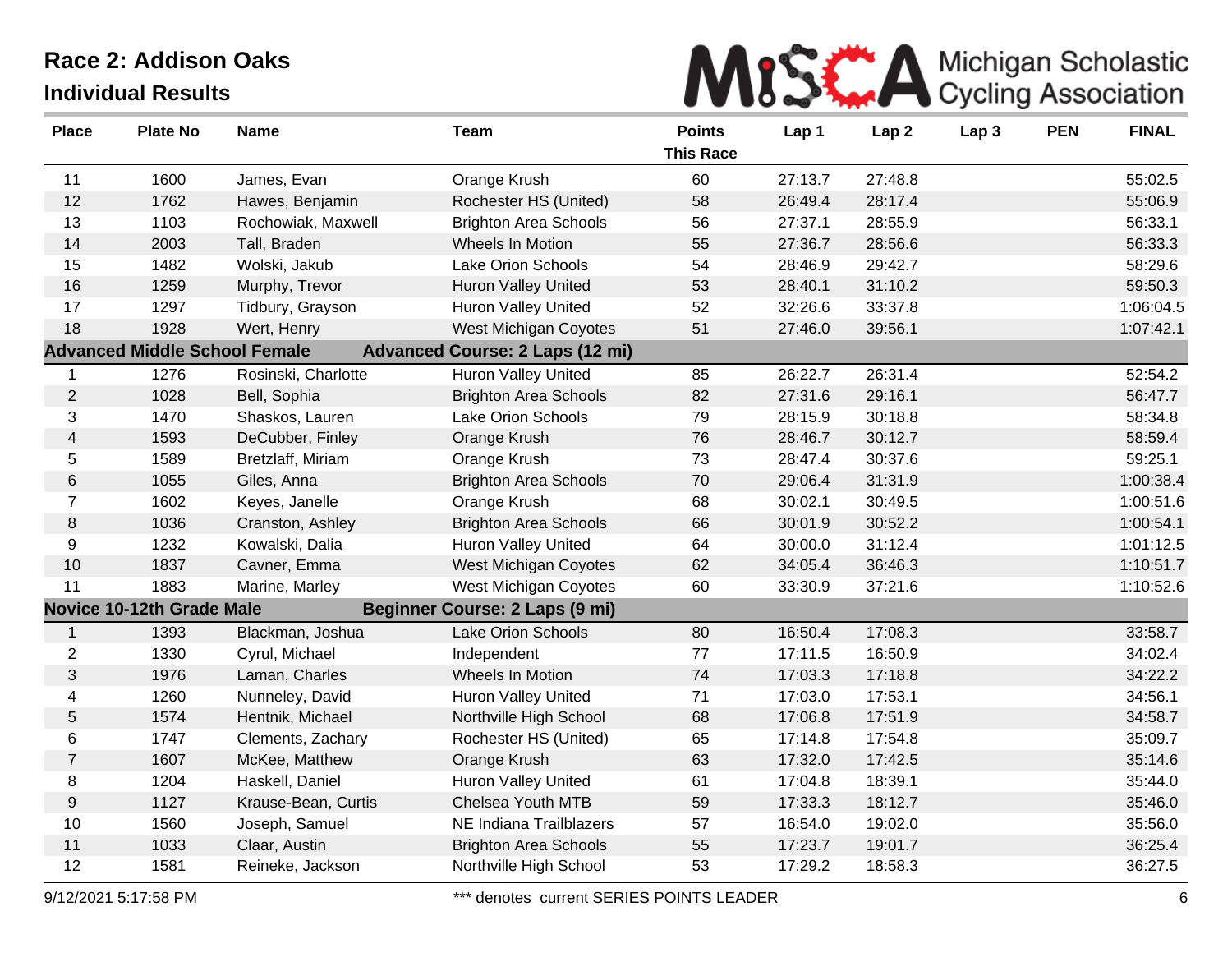| MISE A Michigan Scholastic |
|----------------------------|
|                            |

| <b>Place</b>   | <b>Plate No</b>              | <b>Name</b>        | <b>Team</b>                           | <b>Points</b>    | Lap 1      | Lap <sub>2</sub> | Lap <sub>3</sub> | <b>PEN</b> | <b>FINAL</b> |
|----------------|------------------------------|--------------------|---------------------------------------|------------------|------------|------------------|------------------|------------|--------------|
|                |                              |                    |                                       | <b>This Race</b> |            |                  |                  |            |              |
| 13             | 1606                         | McKee, Jacob       | Orange Krush                          | 51               | 17:34.2    | 19:55.2          |                  |            | 37:29.4      |
| 14             | 1031                         | Campbell, Caleb    | <b>Brighton Area Schools</b>          | 50               | 18:35.7    | 19:03.4          |                  |            | 37:39.2      |
| 15             | 1064                         | Howard, Jackson    | <b>Brighton Area Schools</b>          | 49               | 18:42.2    | 18:57.4          |                  |            | 37:39.7      |
| 16             | 1801                         | Weaver, Andrew     | Rochester HS (United)                 | 48               | 18:47.4    | 19:00.2          |                  |            | 37:47.7      |
| 17             | 1327                         | Buchwitz, Bennett  | Independent                           | 47               | 18:49.0    | 19:25.1          |                  |            | 38:14.1      |
| 18             | 1040                         | Dabrowski, Walter  | <b>Brighton Area Schools</b>          | 46               | 18:57.2    | 19:42.5          |                  |            | 38:39.8      |
| 19             | 1766                         | Ignaczak, Thomas   | Rochester HS (United)                 | 45               | 18:26.6    | 20:14.7          |                  |            | 38:41.4      |
| 20             | 1577                         | Ketvirtis, Matthew | Northville High School                | 44               | 18:43.3    | 20:10.9          |                  |            | 38:54.2      |
| 21             | 1081                         | McAllister, John   | <b>Brighton Area Schools</b>          | 43               | 18:38.0    | 21:26.1          |                  |            | 40:04.1      |
| 22             | 1128                         | Martz, Ethan       | Chelsea Youth MTB                     | 42               | 19:10.5    | 21:00.1          |                  |            | 40:10.6      |
| 23             | 1118                         | Voss, Cullen       | <b>Brighton Composite</b>             | 41               | 19:10.8    | 21:30.3          |                  |            | 40:41.2      |
| 24             | 1099                         | Reid, Gordon       | <b>Brighton Area Schools</b>          | 40               | 20:20.4    | 20:53.0          |                  |            | 41:13.4      |
| 25             | 1121                         | Welter, Lucas      | <b>Brighton Area Schools</b>          | 39               | 20:15.1    | 21:10.3          |                  |            | 41:25.5      |
| 26             | 1569                         | Borashko, Daniel   | Northville High School                | 38               | 20:03.7    | 22:10.0          |                  |            | 42:13.7      |
| 27             | 1429                         | Kozlowski, James   | <b>Lake Orion Schools</b>             | 37               | 20:31.0    | 22:02.6          |                  |            | 42:33.7      |
| 28             | 1019                         | Adams, Holden      | <b>Brighton Area Schools</b>          | 36               | 21:32.8    | 23:27.4          |                  |            | 45:00.3      |
| 29             | 1088                         | Nabozny, Landen    | <b>Brighton Area Schools</b>          | 35               | 22:06.4    | 24:53.9          |                  |            | 47:00.4      |
| 30             | 1138                         | Muskovin, Marik    | Detroit Country Day                   | 34               | 29:10.6    | 31:04.0          |                  |            | 1:00:14.6    |
| <b>DNF</b>     | 1048                         | Evans, James       | <b>Brighton Area Schools</b>          | $\mathbf{1}$     | <b>DNF</b> | <b>DNF</b>       |                  |            |              |
|                | <b>Novice 9th Grade Male</b> |                    | <b>Beginner Course: 2 Laps (9 mi)</b> |                  |            |                  |                  |            |              |
| -1             | 1280                         | Sanchez, Noah      | Huron Valley United                   | 80               | 15:43.8    | 16:36.3          |                  |            | 32:20.2      |
| $\overline{2}$ | 1576                         | Holm, Brody        | Northville High School                | 77               | 16:29.1    | 17:05.2          |                  |            | 33:34.4      |
| 3              | 1020                         | Asher, Ryan        | <b>Brighton Area Schools</b>          | 74               | 16:40.3    | 17:25.3          |                  |            | 34:05.7      |
| $\overline{4}$ | 1578                         | Matsumoto, Naoki   | Northville High School                | 71               | 16:39.5    | 17:31.5          |                  |            | 34:11.0      |
| 5              | 1119                         | Voss, Sawyer       | <b>Brighton Composite</b>             | 68               | 16:37.8    | 17:53.9          |                  |            | 34:31.8      |
| $\,6$          | 1933                         | Anderson, Frank    | Wheels In Motion                      | 65               | 16:51.7    | 17:40.2          |                  |            | 34:31.9      |
| $\overline{7}$ | 1277                         | Rossetti, Austin   | <b>Huron Valley Composite</b>         | 63               | 16:51.6    | 17:50.6          |                  |            | 34:42.3      |
| $\,8\,$        | 1238                         | Lisabeth, Leo      | Huron Valley United                   | 61               | 17:01.7    | 17:41.0          |                  |            | 34:42.8      |
| 9              | 1090                         | Osterman, Jude     | <b>Brighton Area Schools</b>          | 59               | 16:52.6    | 18:35.6          |                  |            | 35:28.3      |
| $10$           | 1613                         | Timm, Evan         | Orange Krush                          | 57               | 16:55.3    | 18:34.4          |                  |            | 35:29.7      |
| 11             | 1630                         | Brimm, Riley       | Rochester Area (RARA)                 | 55               | 16:50.7    | 18:39.2          |                  |            | 35:29.9      |
| 12             | 1379                         | Taylor, Blake      | Independent                           | 53               | 17:03.7    | 18:28.7          |                  |            | 35:32.5      |
| 13             | 1546                         | Wolohan, Matthew   | Midland MTB Crew                      | 51               | 17:09.1    | 18:25.2          |                  |            | 35:34.4      |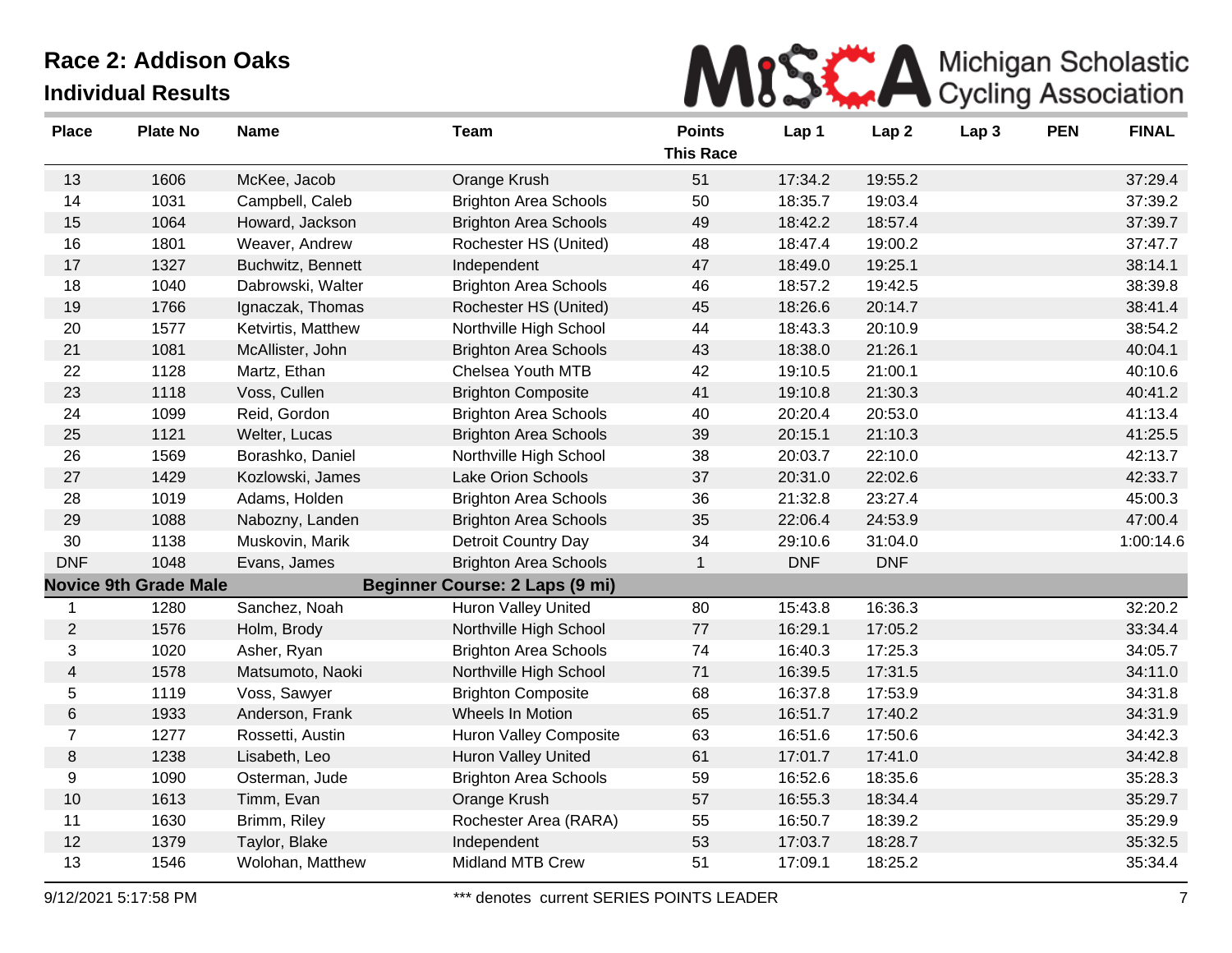| MISK A Michigan Scholastic |  |
|----------------------------|--|
|                            |  |

| <b>Place</b>   | <b>Plate No</b>                  | <b>Name</b>          | <b>Team</b>                           | <b>Points</b>    | Lap 1      | Lap <sub>2</sub> | Lap <sub>3</sub> | <b>PEN</b> | <b>FINAL</b> |
|----------------|----------------------------------|----------------------|---------------------------------------|------------------|------------|------------------|------------------|------------|--------------|
|                |                                  |                      |                                       | <b>This Race</b> |            |                  |                  |            |              |
| 14             | 1049                             | Farmer, William      | <b>Brighton Area Schools</b>          | 50               | 17:18.8    | 18:24.5          |                  |            | 35:43.4      |
| 15             | 1416                             | Gross, Devon         | Lake Orion Schools                    | 49               | 17:48.8    | 18:18.7          |                  |            | 36:07.5      |
| 16             | 1773                             | Luna, Diego          | Rochester HS (United)                 | 48               | 18:01.6    | 18:23.5          |                  |            | 36:25.2      |
| 17             | 1608                             | Paik, Tyler          | Orange Krush                          | 47               | 17:12.7    | 19:39.2          |                  |            | 36:52.0      |
| 18             | 1042                             | deChavez, Joseph     | <b>Brighton Area Schools</b>          | 46               | 18:23.9    | 18:59.6          |                  |            | 37:23.6      |
| 19             | 1570                             | Denby, Colin         | Northville High School                | 45               | 18:45.3    | 19:26.0          |                  |            | 38:11.3      |
| 20             | 5013                             | McClure, Matthew     | Northville High School                | 44               | 18:45.6    | 19:25.7          |                  |            | 38:11.3      |
| 21             | 1421                             | Houston, Tyler       | <b>Lake Orion Schools</b>             | 43               | 18:22.0    | 20:02.7          |                  |            | 38:24.7      |
| 22             | 1668                             | Laporte, Grant       | Rochester Area (RARA)                 | 42               | 17:39.6    | 20:45.2          |                  |            | 38:24.8      |
| 23             | 1741                             | Bloom, Conner        | Rochester HS (United)                 | 41               | 19:01.5    | 21:14.2          |                  |            | 40:15.7      |
| 24             | 1673                             | Loyd, Caleb          | Rochester Area (RARA)                 | 40               | 20:07.5    | 20:58.6          |                  |            | 41:06.1      |
| 25             | 1889                             | Mears, Henry         | West Michigan Coyotes                 | 39               | 21:41.7    | 22:33.0          |                  |            | 44:14.8      |
| <b>DNF</b>     | 1442                             | McGowan, Ethan       | <b>Lake Orion Schools</b>             | $\mathbf{1}$     | <b>DNF</b> | <b>DNF</b>       |                  |            |              |
|                | <b>Novice 6-8th Grade Female</b> |                      | <b>Beginner Course: 2 Laps (9 mi)</b> |                  |            |                  |                  |            |              |
| $\mathbf{1}$   | 1370                             | Schultz, Brianna     | Independent                           | 70               | 17:26.6    | 18:03.6          |                  |            | 35:30.2      |
| $\overline{c}$ | 1559                             | Joseph, Lilly        | NE Indiana Trailblazers               | 67               | 18:02.1    | 18:29.7          |                  |            | 36:31.8      |
| 3              | 1692                             | Opfer, Katja         | Rochester Area (RARA)                 | 64               | 18:18.4    | 18:17.1          |                  |            | 36:35.5      |
| $\overline{4}$ | 1738                             | Williams, Aurora     | Rochester Area (RARA)                 | 61               | 18:16.5    | 18:22.0          |                  |            | 36:38.6      |
| 5              | 1306                             | Vogel, Taylor        | Huron Valley United                   | 58               | 18:35.5    | 18:15.7          |                  |            | 36:51.3      |
| $\,6$          | 1929                             | Whitmer, Brigid      | West Michigan Coyotes                 | 55               | 18:40.9    | 19:22.4          |                  |            | 38:03.3      |
| $\overline{7}$ | 1981                             | Luke, Sylvia         | Wheels In Motion                      | 53               | 18:32.9    | 19:32.7          |                  |            | 38:05.7      |
| 8              | 1022                             | Babas, Olivia        | <b>Brighton Area Schools</b>          | 51               | 18:47.7    | 19:45.2          |                  |            | 38:32.9      |
| 9              | 1203                             | Hartman, Mallory     | <b>Huron Valley United</b>            | 49               | 19:30.4    | 20:29.6          |                  |            | 40:00.1      |
| $10$           | 1995                             | Rogers, Samantha     | Wheels In Motion                      | 47               | 20:11.9    | 21:49.8          |                  |            | 42:01.8      |
| 11             | 1171                             | Caldwell, Marin      | <b>Huron Valley United</b>            | 45               | 20:15.8    | 22:24.2          |                  |            | 42:40.1      |
| 12             | 1173                             | Campbell, Ayla       | <b>Huron Valley United</b>            | 43               | 20:37.7    | 22:11.4          |                  |            | 42:49.1      |
| 13             | 1331                             | Ellis, Sylvia        | Independent                           | 41               | 21:52.8    | 21:31.7          |                  |            | 43:24.5      |
| 14             | 1169                             | Burke, Emma          | <b>Huron Valley United</b>            | 40               | 21:10.6    | 22:21.2          |                  |            | 43:31.8      |
| 15             | 1242                             | Luttenbacher, Olivia | <b>Huron Valley United</b>            | 39               | 21:10.3    | 22:38.8          |                  |            | 43:49.2      |
| 16             | 1735                             | Weaver, Annalyse     | Rochester Area (RARA)                 | 38               | 21:50.1    | 23:39.5          |                  |            | 45:29.7      |
| 17             | 1097                             | Pruski, Cecilia      | <b>Brighton Area Schools</b>          | 37               | 22:57.9    | 23:32.0          |                  |            | 46:30.0      |
| 18             | 1021                             | Babas, Lillian       | <b>Brighton Area Schools</b>          | 36               | 22:57.8    | 23:33.4          |                  |            | 46:31.3      |
| 19             | 1740                             | Blair, Maya          | Rochester HS (United)                 | 35               | 22:48.3    | 24:50.0          |                  |            | 47:38.3      |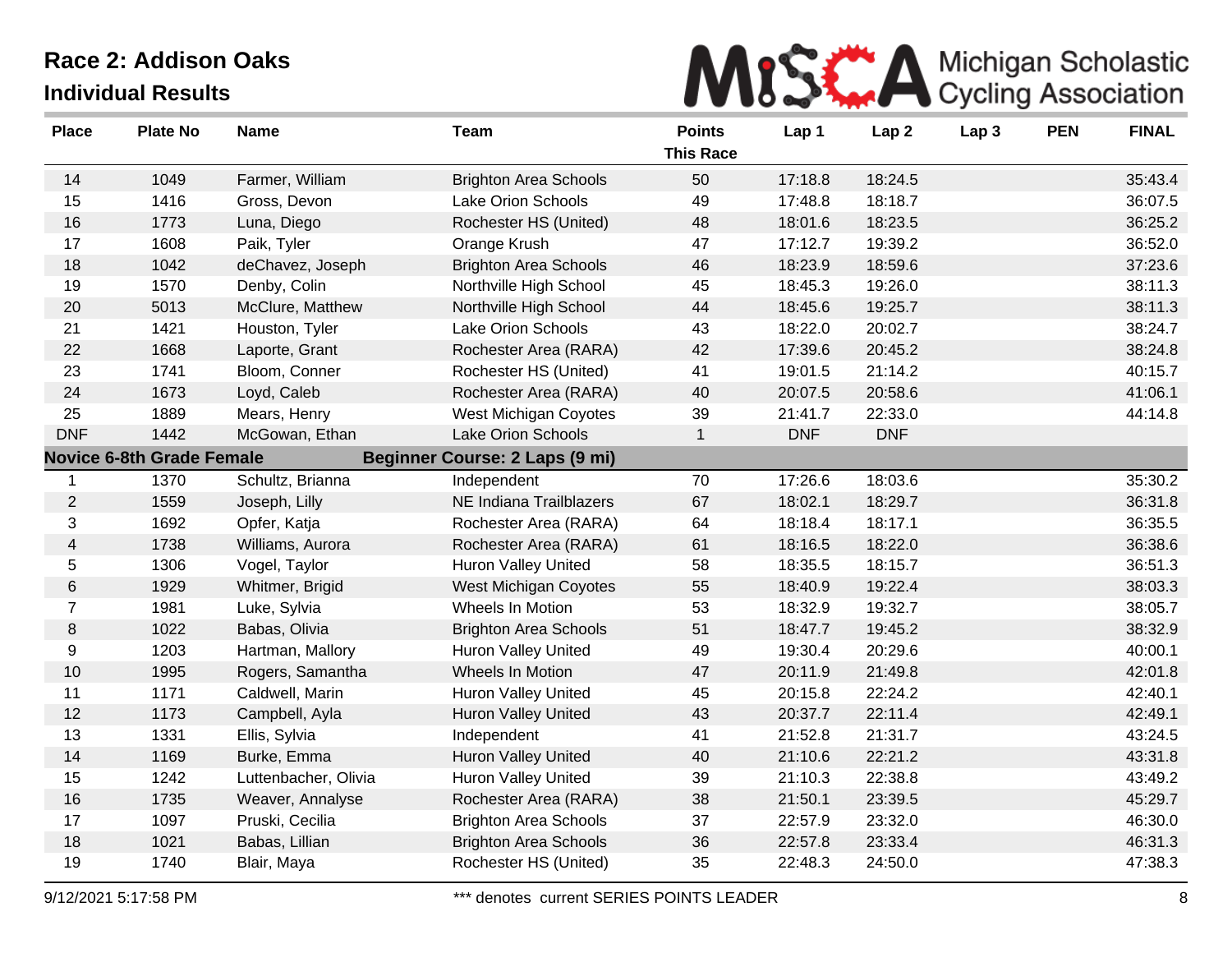| <b>Place</b>   | <b>Plate No</b>                   | <b>Name</b>          | Team                            | <b>Points</b><br><b>This Race</b> | Lap 1   | Lap <sub>2</sub> | Lap <sub>3</sub> | <b>PEN</b> | <b>FINAL</b> |
|----------------|-----------------------------------|----------------------|---------------------------------|-----------------------------------|---------|------------------|------------------|------------|--------------|
| 20             | 1909                              | Scheuerle, Megan     | West Michigan Coyotes           | 34                                | 24:24.4 | 23:56.8          |                  |            | 48:21.3      |
| 21             | 1184                              | Christiansen, Annika | <b>Huron Valley United</b>      | 33                                | 23:21.0 | 25:11.9          |                  |            | 48:33.0      |
| 22             | 5022                              | Walker, Keira        | <b>Brandon Youth MTB</b>        | 32                                | 25:16.0 | 24:30.6          |                  |            | 49:46.6      |
| 23             | 1649                              | Dossey, Victoria     | Rochester Area (RARA)           | 31                                | 27:22.4 | 24:37.7          |                  |            | 52:00.1      |
| 24             | 1120                              | Walker, Celora       | <b>Brighton Area Schools</b>    | 30                                | 26:03.4 | 28:34.5          |                  |            | 54:38.0      |
| 25             | 1149                              | Adams, Wynn          | <b>Huron Valley United</b>      | 29                                | 27:06.0 | 28:11.4          |                  |            | 55:17.5      |
| 26             | 1730                              | Vollmayer, Ella      | Rochester Area (RARA)           | 28                                | 27:07.5 | 31:17.2          |                  |            | 58:24.8      |
| 27             | 1941                              | Bovee, Maya          | Wheels In Motion                | 27                                | 27:43.2 | 30:43.5          |                  |            | 58:26.8      |
| 28             | 1809                              | Martz, Ella          | South Lyon Youth MTB            | 26                                | 27:27.3 | 31:19.9          |                  |            | 58:47.2      |
| 29             | 1702                              | Raza, Amna           | Rochester Area (RARA)           | 25                                | 28:36.4 | 32:47.6          |                  |            | 1:01:24.1    |
| <b>DNF</b>     | 1430                              | Ladensack, Mika      | <b>Lake Orion Schools</b>       | $\mathbf{1}$                      | 28:14.9 | <b>DNF</b>       |                  |            |              |
|                | <b>Novice 9-12th Grade Female</b> |                      | Beginner Course: 2 Laps (19 mi) |                                   |         |                  |                  |            |              |
| 1              | 1307                              | Warner, Ava          | Huron Valley United             | 80                                | 17:16.7 | 18:20.5          |                  |            | 35:37.3      |
| $\overline{2}$ | 1894                              | Natter, Camille      | <b>West Michigan Coyotes</b>    | 77                                | 17:18.5 | 18:19.7          |                  |            | 35:38.2      |
| 3              | 1734                              | Weaver, Abigail      | Rochester Area (RARA)           | 74                                | 17:18.8 | 18:19.4          |                  |            | 35:38.3      |
| $\overline{4}$ | 1672                              | Longo, Sofia         | Rochester Area (RARA)           | 71                                | 18:54.8 | 19:52.5          |                  |            | 38:47.3      |
| 5              | 1179                              | Carnaghi, Savannah   | <b>Huron Valley United</b>      | 68                                | 18:53.2 | 20:01.5          |                  |            | 38:54.7      |
| 6              | 1053                              | Fribley, Olivia      | <b>Brighton Area Schools</b>    | 65                                | 18:53.8 | 20:01.8          |                  |            | 38:55.7      |
| 7              | 1454                              | Murray, Lauren       | <b>Lake Orion Schools</b>       | 63                                | 19:15.6 | 20:24.9          |                  |            | 39:40.5      |
| 8              | 1813                              | Oliver, Daisy        | <b>Team Green</b>               | 61                                | 19:52.8 | 21:47.5          |                  |            | 41:40.3      |
| 9              | 1278                              | Russell, Kennedy     | Huron Valley United             | 59                                | 20:42.2 | 21:50.9          |                  |            | 42:33.1      |
| 10             | 1467                              | Ruggirello, Izabella | <b>Lake Orion Schools</b>       | 57                                | 20:31.9 | 22:07.3          |                  |            | 42:39.2      |
| 11             | 1916                              | Tuohy, Desiree       | West Michigan Coyotes           | 55                                | 21:39.9 | 24:06.1          |                  |            | 45:46.1      |
| 12             | 1061                              | Hinds, Liberty       | <b>Brighton Area Schools</b>    | 53                                | 25:34.4 | 21:43.3          |                  |            | 47:17.8      |
| 13             | 1396                              | Clelland, Samantha   | <b>Lake Orion Schools</b>       | 51                                | 22:20.5 | 25:54.3          |                  |            | 48:14.8      |
| 14             | 1357                              | Martin, Chloe        | Independent                     | 50                                | 23:08.5 | 26:57.5          |                  |            | 50:06.0      |
| 15             | 1814                              | Oliver, Gracie       | Team Green                      | 49                                | 23:57.0 | 31:47.2          |                  |            | 55:44.2      |
| 16             | 1436                              | Lebert, Melody       | Lake Orion Composite            | 48                                | 27:55.1 | 30:55.0          |                  |            | 58:50.2      |
| 17             | 1435                              | Lebert, Isabella     | Lake Orion Composite            | 47                                | 26:29.8 | 33:04.7          |                  |            | 59:34.6      |
|                | <b>Novice 8th Grade Male</b>      |                      | Beginner Course: 2 Laps (9 mi)  |                                   |         |                  |                  |            |              |
| $\mathbf{1}$   | 1573                              | Hentnik, Alexander   | Northville High School          | 70                                | 15:18.3 | 15:44.1          |                  |            | 31:02.5      |
| $\overline{c}$ | 1935                              | Beck, Henry          | Wheels In Motion                | 67                                | 15:29.9 | 15:45.5          |                  |            | 31:15.4      |
| $\mathfrak{S}$ | 1117                              | Vogt, Carmen         | <b>Brighton Area Schools</b>    | 64                                | 15:16.4 | 17:04.4          |                  |            | 32:20.8      |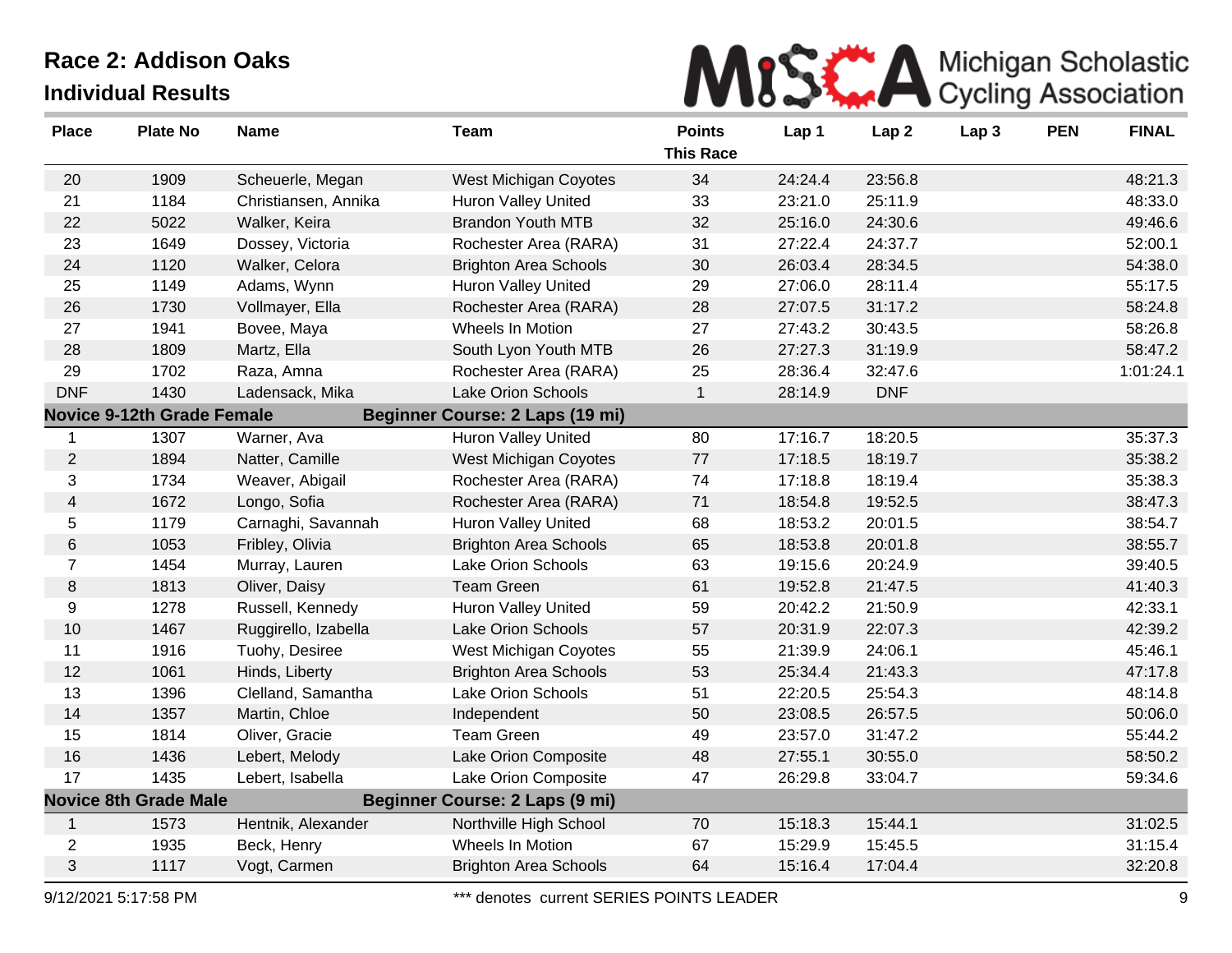| MISK A Michigan Scholastic |
|----------------------------|
|                            |

| <b>Place</b>     | <b>Plate No</b> | <b>Name</b>           | <b>Team</b>                  | <b>Points</b><br><b>This Race</b> | Lap 1   | Lap <sub>2</sub> | Lap <sub>3</sub> | <b>PEN</b> | <b>FINAL</b> |
|------------------|-----------------|-----------------------|------------------------------|-----------------------------------|---------|------------------|------------------|------------|--------------|
| 4                | 1596            | Dell, Zeke            | Orange Krush                 | 61                                | 15:28.0 | 16:55.8          |                  |            | 32:23.8      |
| 5                | 1466            | Rheault, Drew         | Lake Orion Schools           | 58                                | 15:56.1 | 16:52.8          |                  |            | 32:49.0      |
| 6                | 1739            | Williams, Brayden     | Rochester Area (RARA)        | 55                                | 15:53.8 | 17:31.5          |                  |            | 33:25.4      |
| $\overline{7}$   | 1595            | Dell, Edward          | Orange Krush                 | 53                                | 16:37.2 | 17:17.2          |                  |            | 33:54.5      |
| 8                | 1991            | Picinotti, Van        | Wheels In Motion             | 51                                | 16:52.7 | 17:05.1          |                  |            | 33:57.8      |
| $\boldsymbol{9}$ | 1035            | Cory, Mitchell        | <b>Brighton Area Schools</b> | 49                                | 16:59.0 | 17:09.2          |                  |            | 34:08.2      |
| 10               | 1041            | Day, Brett            | <b>Brighton Area Schools</b> | 47                                | 16:48.5 | 17:20.8          |                  |            | 34:09.4      |
| 11               | 1947            | Ellis, Henry          | Wheels In Motion             | 45                                | 16:54.8 | 17:45.6          |                  |            | 34:40.5      |
| 12               | 1311            | Wilson, Brady         | Huron Valley United          | 43                                | 16:57.5 | 17:45.1          |                  |            | 34:42.7      |
| 13               | 1683            | Morales-Zozaya, Gorka | Rochester Area (RARA)        | 41                                | 16:58.1 | 18:13.9          |                  |            | 35:12.0      |
| 14               | 1450            | Mucci, Anthony        | Lake Orion Schools           | 40                                | 17:34.9 | 18:02.2          |                  |            | 35:37.2      |
| 15               | 1106            | Schandevel, Kyle      | <b>Brighton Area Schools</b> | 39                                | 17:54.8 | 17:46.4          |                  |            | 35:41.2      |
| 16               | 1746            | Chen, Johnson         | Rochester HS (United)        | 38                                | 17:41.5 | 18:08.6          |                  |            | 35:50.1      |
| 17               | 1852            | Elms, Jack            | <b>West Michigan Coyotes</b> | 37                                | 17:36.0 | 18:26.6          |                  |            | 36:02.6      |
| 18               | 1598            | Greene, Eagan         | Orange Krush                 | 36                                | 17:39.5 | 18:41.1          |                  |            | 36:20.7      |
| 19               | 1006            | Hylton, Jacob         | <b>Brandon Youth MTB</b>     | 35                                | 18:11.5 | 18:58.6          |                  |            | 37:10.2      |
| 20               | 1448            | Morgan, Kevin         | Lake Orion Schools           | 34                                | 17:48.2 | 19:26.1          |                  |            | 37:14.4      |
| 21               | 1558            | Hyde, Jonathan        | NE Indiana Trailblazers      | 33                                | 19:07.2 | 18:40.4          |                  |            | 37:47.6      |
| 22               | 1161            | Boyd, Aiden           | Huron Valley United          | 32                                | 17:55.4 | 19:53.7          |                  |            | 37:49.1      |
| 23               | 1215            | Jackson, Calvin       | Huron Valley United          | 31                                | 18:18.0 | 20:24.7          |                  |            | 38:42.7      |
| 24               | 1662            | Kotenko, Kenneth      | Rochester Area (RARA)        | 30                                | 19:05.2 | 19:43.9          |                  |            | 38:49.2      |
| 25               | 2005            | Whitacre, Kai         | Wheels In Motion             | 29                                | 18:57.6 | 19:52.1          |                  |            | 38:49.7      |
| 26               | 1385            | Accardo, Gavin        | Lake Orion Schools           | 28                                | 19:10.4 | 19:39.5          |                  |            | 38:50.0      |
| 27               | 1988            | Nazario, Dominic      | Wheels In Motion             | 27                                | 18:57.7 | 20:00.3          |                  |            | 38:58.0      |
| 28               | 1376            | Sirrine, Nolan        | Independent                  | 26                                | 19:08.0 | 20:12.6          |                  |            | 39:20.6      |
| 29               | 1612            | Thompson, Jacob       | Orange Krush                 | 25                                | 19:10.1 | 20:18.7          |                  |            | 39:28.8      |
| 30               | 1008            | Janette, Connor       | <b>Brandon Youth MTB</b>     | 24                                | 20:26.7 | 20:32.6          |                  |            | 40:59.4      |
| 31               | 1123            | Anderson, Cash        | Chelsea Youth MTB            | 23                                | 19:19.8 | 21:46.1          |                  |            | 41:06.0      |
| 32               | 1592            | Cornwell, Charles     | Orange Krush                 | 22                                | 19:21.6 | 22:22.0          |                  |            | 41:43.7      |
| 33               | 1045            | Diamond, Brayden      | <b>Brighton Area Schools</b> | 21                                | 21:39.6 | 22:04.8          |                  |            | 43:44.5      |
| 34               | 5012            | Nelson, Bodie         | Independent                  | 20                                | 20:57.5 | 23:29.6          |                  |            | 44:27.1      |
| 35               | 1388            | Aquilina, Ryan        | Lake Orion Schools           | 19                                | 21:10.7 | 25:25.1          |                  |            | 46:35.9      |
| 36               | 1054            | Galloway, Logan       | <b>Brighton Area Schools</b> | 18                                | 21:47.4 | 25:29.4          |                  |            | 47:16.8      |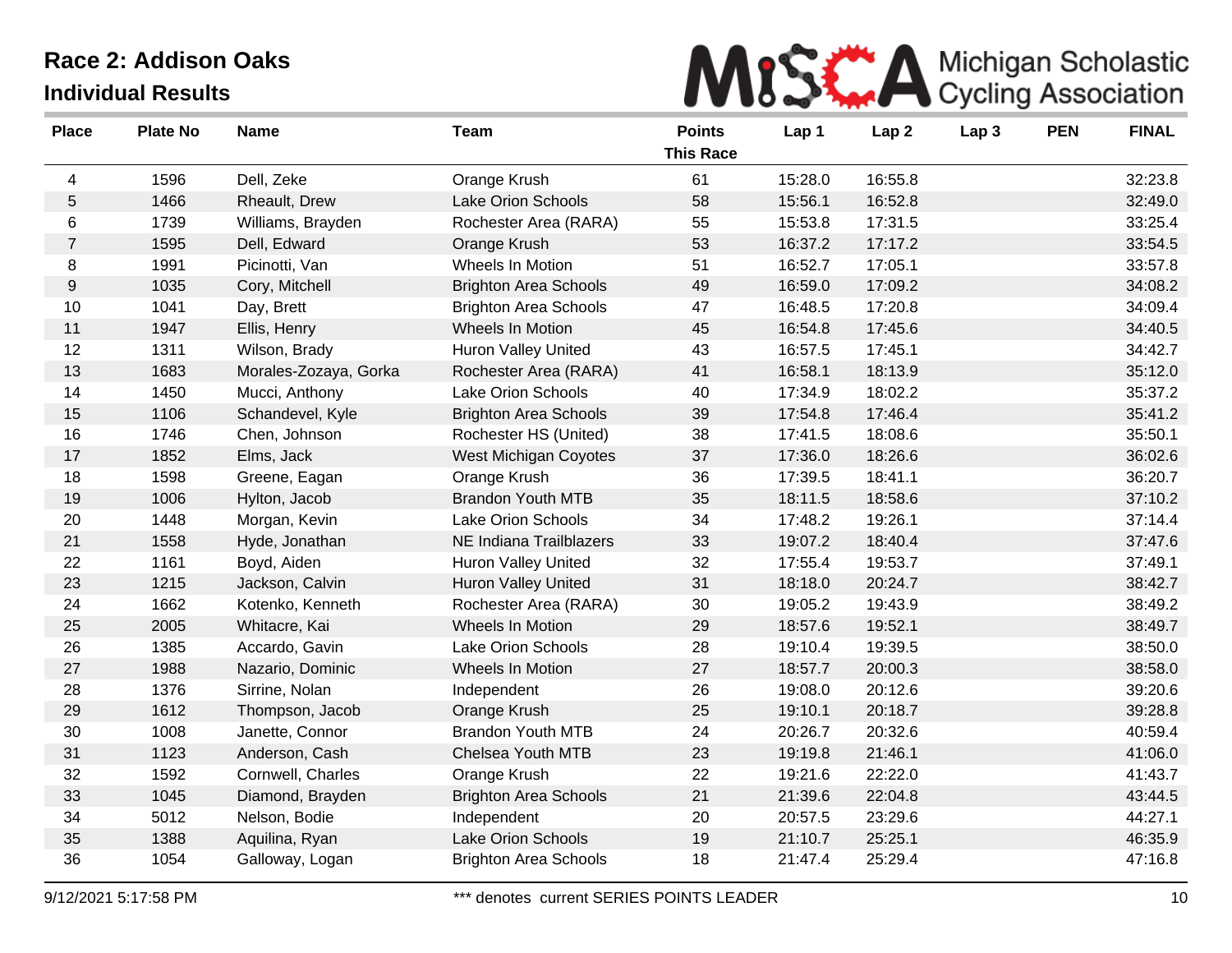

| <b>Place</b>     | <b>Plate No</b>              | <b>Name</b>           | <b>Team</b>                           | <b>Points</b><br><b>This Race</b> | Lap 1      | Lap <sub>2</sub> | Lap <sub>3</sub> | <b>PEN</b> | <b>FINAL</b> |
|------------------|------------------------------|-----------------------|---------------------------------------|-----------------------------------|------------|------------------|------------------|------------|--------------|
| 37               | 1447                         | Morgan, Jacob         | <b>Lake Orion Schools</b>             | 17                                | 24:12.1    | 34:47.2          |                  |            | 58:59.3      |
| <b>DNF</b>       | 1408                         | Fox, Berkley          | <b>Lake Orion Schools</b>             | 1                                 | <b>DNF</b> | <b>DNF</b>       |                  |            |              |
| <b>DNF</b>       | 1480                         | West, Owen            | Lake Orion Schools                    | $\mathbf{1}$                      | <b>DNF</b> | <b>DNF</b>       |                  |            |              |
| <b>DNF</b>       | 1913                         | Thompson, Evan        | West Michigan Coyotes                 | $\mathbf{1}$                      | <b>DNF</b> | <b>DNF</b>       |                  |            |              |
|                  | <b>Novice 7th Grade Male</b> |                       | <b>Beginner Course: 2 Laps (9 mi)</b> |                                   |            |                  |                  |            |              |
| $\mathbf{1}$     | 1190                         | Crane, Parker         | Huron Valley United                   | 70                                | 16:23.2    | 16:49.1          |                  |            | 33:12.4      |
| $\overline{2}$   | 1614                         | Villemure, Garrett    | Orange Krush                          | 67                                | 16:24.9    | 16:49.6          |                  |            | 33:14.5      |
| 3                | 1183                         | Christensen, Soren    | <b>Huron Valley United</b>            | 64                                | 16:27.9    | 17:30.5          |                  |            | 33:58.4      |
| 4                | 1632                         | Carnwath, Caleb       | Rochester Area (RARA)                 | 61                                | 16:28.2    | 17:36.2          |                  |            | 34:04.5      |
| 5                | 1715                         | Smith, Logan          | Rochester Area (RARA)                 | 58                                | 16:41.6    | 18:08.6          |                  |            | 34:50.3      |
| 6                | 1591                         | Caudill, Owen         | Orange Krush                          | 55                                | 17:00.3    | 17:50.5          |                  |            | 34:50.9      |
| $\overline{7}$   | 1433                         | LaGest, Nathan        | Lake Orion Schools                    | 53                                | 17:19.4    | 17:55.1          |                  |            | 35:14.6      |
| 8                | 1907                         | Roberts, Easton       | West Michigan Coyotes                 | 51                                | 17:23.4    | 18:21.7          |                  |            | 35:45.2      |
| $\boldsymbol{9}$ | 1587                         | Bordine, Jaxson       | Orange Krush                          | 49                                | 17:23.3    | 19:22.3          |                  |            | 36:45.7      |
| 10               | 1194                         | Donohue, Griffin      | Huron Valley United                   | 47                                | 17:49.9    | 18:56.5          |                  |            | 36:46.5      |
| 11               | 1387                         | Ahn, Cameron          | <b>Lake Orion Schools</b>             | 45                                | 18:35.7    | 18:15.7          |                  |            | 36:51.4      |
| 12               | 1785                         | Rodda, Tyler          | Rochester HS (United)                 | 43                                | 17:23.1    | 19:29.4          |                  |            | 36:52.5      |
| 13               | 5030                         | Brewer, Tyson         | NE Indiana Trailblazers               | 41                                | 18:08.6    | 18:50.6          |                  |            | 36:59.2      |
| 14               | 1002                         | Brinker, Nathan       | <b>Brandon Youth MTB</b>              | 40                                | 18:23.1    | 19:28.1          |                  |            | 37:51.3      |
| 15               | 1001                         | Blackmer, Colton      | <b>Brandon Youth MTB</b>              | 39                                | 18:30.9    | 20:04.6          |                  |            | 38:35.6      |
| 16               | 1557                         | Hyde, Daniel          | NE Indiana Trailblazers               | 38                                | 18:28.4    | 20:29.4          |                  |            | 38:57.8      |
| 17               | 1700                         | Pugno-Mailey, Obadiah | Rochester Area (RARA)                 | 37                                | 19:33.4    | 20:18.7          |                  |            | 39:52.2      |
| 18               | 1451                         | Mucci, Joseph         | Lake Orion Schools                    | 36                                | 19:31.2    | 20:21.8          |                  |            | 39:53.0      |
| 19               | 1109                         | Smith, Garrett        | <b>Brighton Area Schools</b>          | 35                                | 19:08.6    | 20:46.9          |                  |            | 39:55.6      |
| 20               | 1686                         | Muenk, Cullen         | Rochester Area (RARA)                 | 34                                | 19:38.4    | 20:22.3          |                  |            | 40:00.7      |
| 21               | 1503                         | Gessford, Logan       | <b>Midland MTB Crew</b>               | 33                                | 19:12.0    | 21:26.4          |                  |            | 40:38.5      |
| 22               | 1721                         | Truelove III, Ralph   | Rochester Area (RARA)                 | 32                                | 19:27.0    | 21:18.7          |                  |            | 40:45.7      |
| 23               | 1395                         | Clelland, Colten      | <b>Lake Orion Schools</b>             | 31                                | 20:21.5    | 20:46.3          |                  |            | 41:07.8      |
| 24               | 1404                         | Florence, Landon      | Lake Orion Schools                    | 30                                | 20:08.2    | 21:24.4          |                  |            | 41:32.7      |
| 25               | 1706                         | Rentrop, Luis         | Rochester Area (RARA)                 | 29                                | 20:50.0    | 22:59.4          |                  |            | 43:49.5      |
| 26               | 1731                         | Vollmayer, Vincent    | Rochester Area (RARA)                 | 28                                | 20:18.8    | 23:35.5          |                  |            | 43:54.3      |
| 27               | 1623                         | Barker, Owen          | Rochester Area (RARA)                 | 27                                | 20:46.3    | 23:26.3          |                  |            | 44:12.6      |
| 28               | 1255                         | Miller, Chase         | <b>Huron Valley United</b>            | 26                                | 21:48.5    | 23:12.7          |                  |            | 45:01.3      |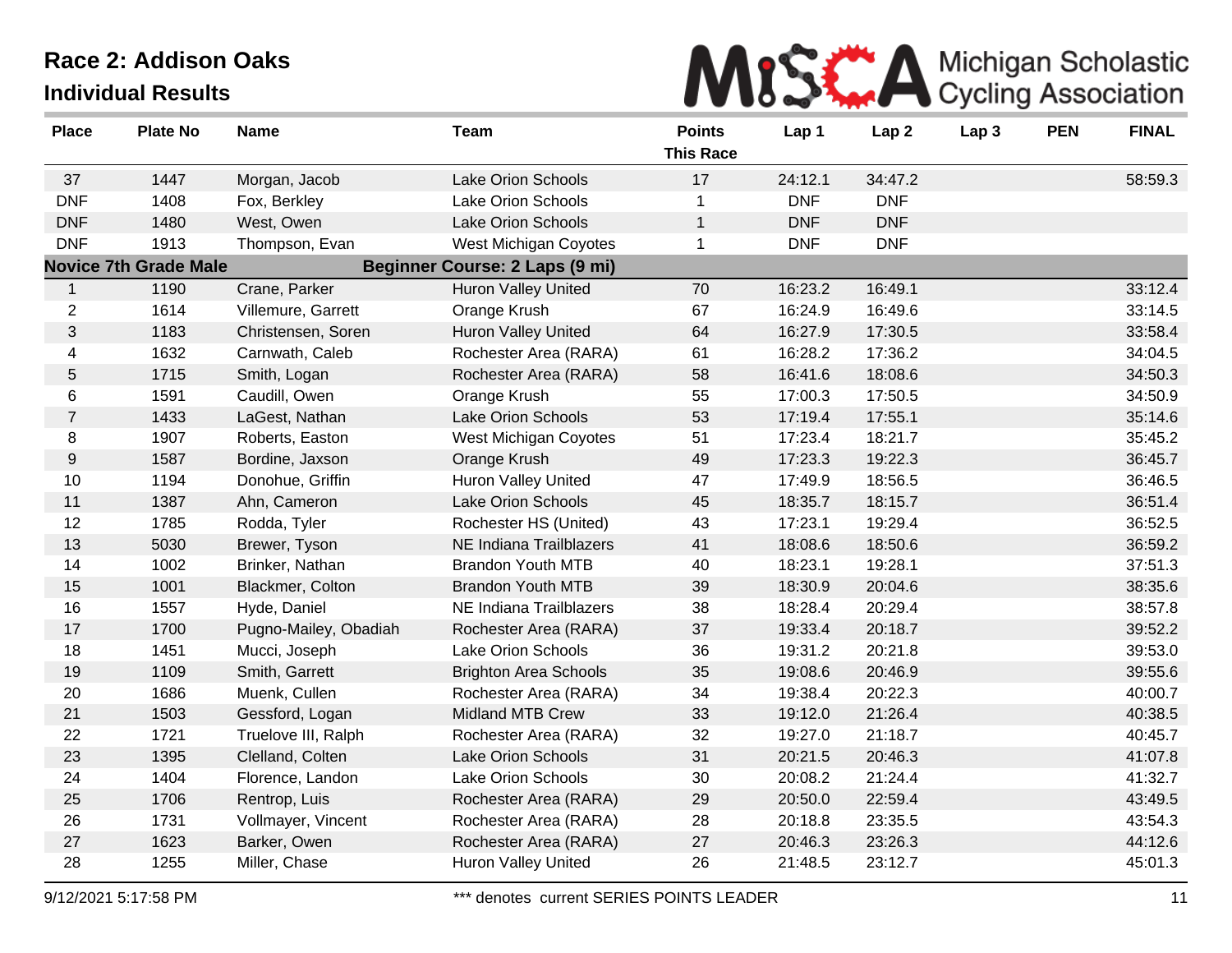

| <b>Place</b>   | <b>Plate No</b>                 | <b>Name</b>            | <b>Team</b>                           | <b>Points</b><br><b>This Race</b> | Lap 1   | Lap <sub>2</sub> | Lap <sub>3</sub> | <b>PEN</b> | <b>FINAL</b> |
|----------------|---------------------------------|------------------------|---------------------------------------|-----------------------------------|---------|------------------|------------------|------------|--------------|
| 29             | 1609                            | Schiffman, Eamon       | Orange Krush                          | 25                                | 22:56.8 | 23:48.3          |                  |            | 46:45.2      |
| 30             | 1375                            | Sirrine, Caelan        | Independent                           | 24                                | 23:32.0 | 23:41.5          |                  |            | 47:13.6      |
| 31             | 1627                            | Beros, Carter          | Rochester Area (RARA)                 | 23                                | 23:28.1 | 24:23.2          |                  |            | 47:51.4      |
| 32             | 1291                            | Stewart, Lucas         | <b>Huron Valley United</b>            | 22                                | 23:26.3 | 25:09.5          |                  |            | 48:35.8      |
| 33             | 1473                            | Stabenow, Walter       | Lake Orion Schools                    | 21                                | 25:21.3 | 27:42.5          |                  |            | 53:03.8      |
|                | <b>Novice 6th Grade Male</b>    |                        | <b>Beginner Course: 2 Laps (9 mi)</b> |                                   |         |                  |                  |            |              |
| $\mathbf 1$    | 1674                            | Mahoney, Gabriel       | Rochester Area (RARA)                 | 70                                | 17:41.3 | 18:26.3          |                  |            | 36:07.6      |
| $\overline{2}$ | 1554                            | Cordes, Levi           | NE Indiana Trailblazers               | 67                                | 18:00.6 | 19:26.1          |                  |            | 37:26.8      |
| 3              | 1394                            | Cervin, Gannon         | Lake Orion Schools                    | 64                                | 18:36.7 | 19:30.2          |                  |            | 38:07.0      |
| $\overline{4}$ | 1317                            | Wolcott, Nolan         | <b>Huron Valley United</b>            | 61                                | 19:17.2 | 19:09.0          |                  |            | 38:26.3      |
| 5              | 1585                            | Adkins, Cole           | Orange Krush                          | 58                                | 19:17.0 | 19:12.3          |                  |            | 38:29.3      |
| 6              | 1295                            | Thielen, Nicholas      | Huron Valley United                   | 55                                | 18:47.3 | 20:08.5          |                  |            | 38:55.9      |
| $\overline{7}$ | 1684                            | Morales-Zozaya, Matteo | Rochester Area (RARA)                 | 53                                | 19:17.0 | 21:08.4          |                  |            | 40:25.4      |
| $\,8\,$        | 1348                            | Hyde, Liam             | Independent                           | 51                                | 19:48.2 | 20:58.2          |                  |            | 40:46.4      |
| 9              | 1693                            | Patyi, Roman           | Rochester Area (RARA)                 | 49                                | 20:32.4 | 21:43.2          |                  |            | 42:15.6      |
| 10             | 1163                            | Boyd, Brock            | Huron Valley United                   | 47                                | 20:53.4 | 21:35.7          |                  |            | 42:29.2      |
| 11             | 1116                            | Vince, Parker          | <b>Brighton Area Schools</b>          | 45                                | 19:59.2 | 22:36.2          |                  |            | 42:35.5      |
| 12             | 1690                            | Novak, Kyle            | Rochester Area (RARA)                 | 43                                | 20:32.3 | 22:15.4          |                  |            | 42:47.7      |
| 13             | 1345                            | Horan, Xander          | Independent                           | 41                                | 20:39.1 | 22:47.5          |                  |            | 43:26.7      |
| 14             | 1472                            | Soule, Charlie         | Lake Orion Schools                    | 40                                | 23:42.3 | 23:36.3          |                  |            | 47:18.7      |
| 15             | 1015                            | Savoie, Ryan           | <b>Brandon Youth MTB</b>              | 39                                | 23:27.9 | 24:04.5          |                  |            | 47:32.4      |
| 16             | 1052                            | Frey, Jack             | <b>Brighton Area Schools</b>          | 38                                | 23:37.8 | 24:24.5          |                  |            | 48:02.4      |
| 17             | 1485                            | Zsenyuk, Landon        | Lake Orion Schools                    | 37                                | 24:44.7 | 26:55.2          |                  |            | 51:39.9      |
| 18             | 1707                            | Roberts, Kane          | Rochester Area (RARA)                 | 36                                | 25:42.1 | 26:58.0          |                  |            | 52:40.2      |
| 19             | 1667                            | LaFever, Wesley        | Rochester Area (RARA)                 | 35                                | 24:26.3 | 29:48.6          |                  |            | 54:15.0      |
| 20             | 1808                            | Martz, Aiden           | South Lyon Youth MTB                  | 34                                | 27:46.9 | 29:31.6          |                  |            | 57:18.5      |
| 21             | 1434                            | Lawless, Britton       | Lake Orion Schools                    | 33                                | 29:56.6 | 32:35.1          |                  |            | 1:02:31.8    |
| <b>DNF</b>     | 1705                            | Rentrop, Lennox        | Rochester Area (RARA)                 | $\mathbf{1}$                      | 19:11.5 | <b>DNF</b>       |                  |            |              |
|                | <b>Advanced Elementary Male</b> |                        | Beginner Course: 2 Laps (9 mi)        |                                   |         |                  |                  |            |              |
|                | 1390                            | Babichev, Artem        | Lake Orion Schools                    | 70                                | 16:09.4 | 16:38.5          |                  |            | 32:48.0      |
| $\mathbf{2}$   | 1848                            | DeWall, Luke           | West Michigan Coyotes                 | 67                                | 16:09.9 | 16:40.3          |                  |            | 32:50.2      |
| 3              | 1697                            | Pokowski, Tyler        | Rochester Area (RARA)                 | 64                                | 16:56.2 | 17:47.6          |                  |            | 34:43.8      |
| $\overline{4}$ | 1230                            | Kollien, Sawyer        | <b>Huron Valley United</b>            | 61                                | 17:02.6 | 17:55.3          |                  |            | 34:58.0      |

9/12/2021 5:17:58 PM **\*\*\*** denotes current SERIES POINTS LEADER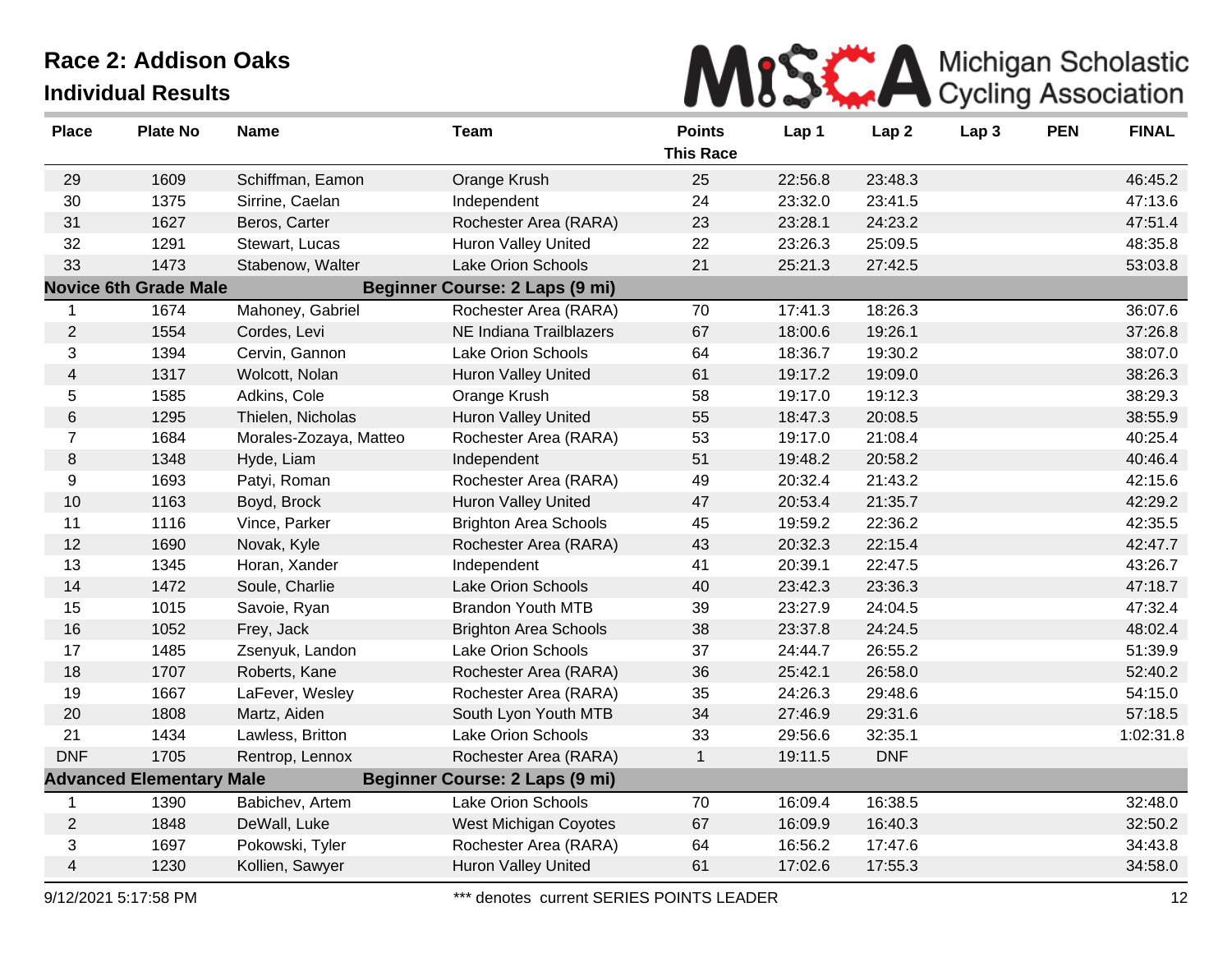

| <b>Place</b>    | <b>Plate No</b>                   | <b>Name</b>         | <b>Team</b>                           | <b>Points</b><br><b>This Race</b> | Lap 1   | Lap2       | Lap <sub>3</sub> | <b>PEN</b> | <b>FINAL</b> |
|-----------------|-----------------------------------|---------------------|---------------------------------------|-----------------------------------|---------|------------|------------------|------------|--------------|
| 5               | 5001                              | DelValle, Wyatt     | Independent                           | 58                                | 16:55.0 | 19:27.9    |                  |            | 36:22.9      |
| 6               | 1439                              | Lucia, Landon       | Lake Orion Schools                    | 55                                | 18:14.8 | 18:13.4    |                  |            | 36:28.2      |
| $\overline{7}$  | 1665                              | Krasnov, Daniel     | Rochester Area (RARA)                 | 53                                | 18:20.9 | 18:08.9    |                  |            | 36:29.8      |
| 8               | 1555                              | Cordes, Myles       | NE Indiana Trailblazers               | 51                                | 18:35.8 | 19:27.2    |                  |            | 38:03.0      |
| 9               | 1870                              | Hughes, William     | West Michigan Coyotes                 | 49                                | 18:37.8 | 19:36.1    |                  |            | 38:14.0      |
| 10              | 1619                              | Yessian, Grant      | Orange Krush                          | 47                                | 19:29.1 | 19:11.6    |                  |            | 38:40.8      |
| 11              | 1601                              | Keyes, James        | Orange Krush                          | 45                                | 20:06.2 | 19:58.2    |                  |            | 40:04.5      |
| 12              | 1836                              | Carpenter, Kellen   | <b>West Michigan Coyotes</b>          | 43                                | 19:37.6 | 20:30.4    |                  |            | 40:08.1      |
| 13              | 5017                              | Kolenda, Rasce      | Independent                           | 41                                | 21:20.9 | 23:24.1    |                  |            | 44:45.0      |
| 14              | 1339                              | Garthoff, Sebastian | Independent                           | 40                                | 21:01.1 | 24:02.2    |                  |            | 45:03.3      |
| 15              | 1943                              | Burton, Brayden     | Wheels In Motion                      | 39                                | 22:18.1 | 23:45.4    |                  |            | 46:03.6      |
|                 | <b>Advanced Elementary Female</b> |                     | <b>Beginner Course: 2 Laps (9 mi)</b> |                                   |         |            |                  |            |              |
| $\mathbf{1}$    | 1094                              | Pobocik, Olivia     | <b>Brighton Area Schools</b>          | 70                                | 18:42.9 | 19:04.4    |                  |            | 37:47.4      |
| $\overline{c}$  | 1851                              | Drajka, Reese       | West Michigan Coyotes                 | 67                                | 19:16.1 | 20:35.2    |                  |            | 39:51.4      |
| 3               | 1819                              | Battjes, Matia      | <b>West Michigan Coyotes</b>          | 64                                | 19:28.9 | 21:29.9    |                  |            | 40:58.8      |
| $\overline{4}$  | 1151                              | Bishop, Sabine      | Huron Valley United                   | 61                                | 20:06.1 | 21:45.6    |                  |            | 41:51.8      |
| 5               | 1167                              | Brzuchanski, Jane   | <b>Huron Valley United</b>            | 58                                | 20:56.7 | 22:26.6    |                  |            | 43:23.3      |
| 6               | 1189                              | Crane, Joanie       | <b>Huron Valley United</b>            | 55                                | 20:33.4 | 23:55.0    |                  |            | 44:28.5      |
| $\overline{7}$  | 1380                              | Trierweiler, Ocean  | Independent                           | 53                                | 23:40.0 | 27:38.7    |                  |            | 51:18.7      |
| <b>DNF</b>      | 1418                              | Heist, Sylvie       | Lake Orion Schools                    | 1                                 | 23:04.4 | <b>DNF</b> |                  |            |              |
|                 | <b>Upper Elementary Male</b>      |                     | Beginner Course: 1 Laps (4.5 mi)      |                                   |         |            |                  |            |              |
| $\mathbf{1}$    | 1868                              | Hubbard, Tristan    | West Michigan Coyotes                 | 60                                | 17:04.1 |            |                  |            | 17:04.1      |
| $\overline{2}$  | 1372                              | Schultz, Ryker      | Independent                           | 57                                | 17:05.3 |            |                  |            | 17:05.3      |
| 3               | 1641                              | DAnna, Francesco    | Rochester Area (RARA)                 | 54                                | 17:06.8 |            |                  |            | 17:06.8      |
| 4               | 1208                              | Hill, Ryan          | Huron Valley United                   | 51                                | 17:48.7 |            |                  |            | 17:48.7      |
| $5\phantom{.0}$ | 1420                              | Hill, Gavin         | Lake Orion Schools                    | 48                                | 18:02.6 |            |                  |            | 18:02.6      |
| 6               | 1633                              | Carnwath, Logan     | Rochester Area (RARA)                 | 45                                | 18:07.5 |            |                  |            | 18:07.5      |
| $\overline{7}$  | 1718                              | Tallent, Evan       | Rochester Area (RARA)                 | 43                                | 18:47.9 |            |                  |            | 18:47.9      |
| 8               | 1258                              | Murphy, Travis      | Huron Valley United                   | 41                                | 18:58.3 |            |                  |            | 18:58.3      |
| 9               | 1233                              | Kowalski, Grady     | <b>Huron Valley United</b>            | 39                                | 19:09.2 |            |                  |            | 19:09.2      |
| 10              | 1449                              | Morgan, Mark        | Lake Orion Schools                    | 37                                | 19:12.1 |            |                  |            | 19:12.1      |
| 11              | 1970                              | Kline, Dallin       | Wheels In Motion                      | 35                                | 19:31.2 |            |                  |            | 19:31.2      |
| 12              | 1209                              | Hlahla, Matthieu    | <b>Huron Valley United</b>            | 33                                | 19:36.0 |            |                  |            | 19:36.0      |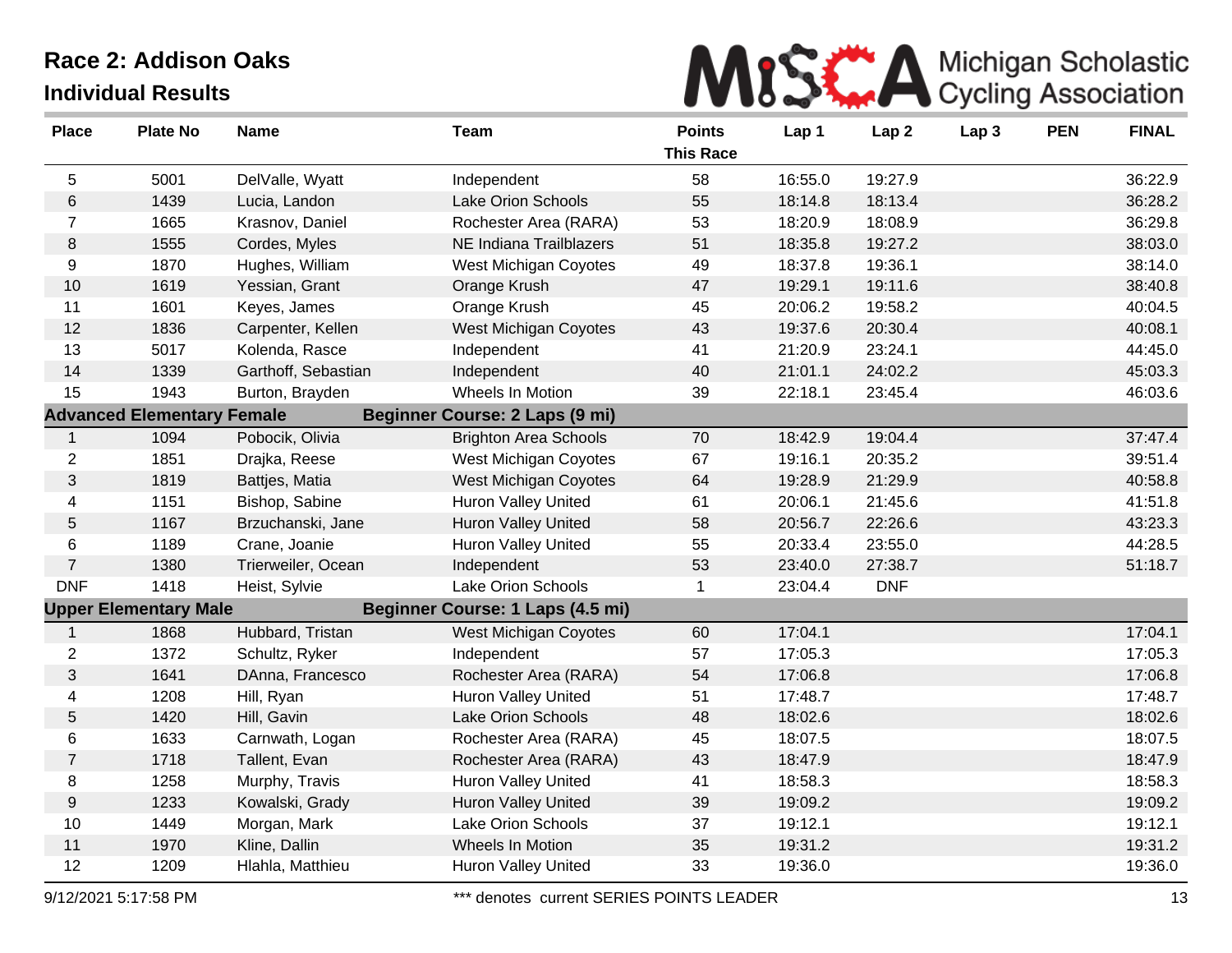

| <b>Place</b> | <b>Plate No</b> | <b>Name</b>         | <b>Team</b>                  | <b>Points</b><br><b>This Race</b> | Lap 1   | Lap <sub>2</sub> | Lap <sub>3</sub> | <b>PEN</b> | <b>FINAL</b> |
|--------------|-----------------|---------------------|------------------------------|-----------------------------------|---------|------------------|------------------|------------|--------------|
| 13           | 1634            | Catalano, Dean      | Rochester Area (RARA)        | 31                                | 19:36.7 |                  |                  |            | 19:36.7      |
| 14           | 1245            | Mallory, Griffin    | <b>Huron Valley United</b>   | 30                                | 19:37.7 |                  |                  |            | 19:37.7      |
| 15           | 1860            | Galvez, Jose-Maria  | West Michigan Coyotes        | 29                                | 19:39.9 |                  |                  |            | 19:39.9      |
| 16           | 1274            | Rodner, Jacob       | <b>Huron Valley United</b>   | 28                                | 19:51.8 |                  |                  |            | 19:51.8      |
| 17           | 1405            | Florence, Trent     | Lake Orion Schools           | 27                                | 19:52.0 |                  |                  |            | 19:52.0      |
| 18           | 1298            | Tidbury, Owen       | Huron Valley United          | 26                                | 19:53.3 |                  |                  |            | 19:53.3      |
| 19           | 1477            | Trudeau, Jacob      | Lake Orion Schools           | 25                                | 19:54.1 |                  |                  |            | 19:54.1      |
| 20           | 1005            | Eller, Colton       | <b>Brandon Youth MTB</b>     | 24                                | 20:04.0 |                  |                  |            | 20:04.0      |
| 21           | 1267            | Palumbo, Frank      | <b>Huron Valley United</b>   | 23                                | 20:21.9 |                  |                  |            | 20:21.9      |
| 22           | 1611            | Stapula, Cole       | Orange Krush                 | 22                                | 20:24.2 |                  |                  |            | 20:24.2      |
| 23           | 1688            | Neubauer, Nickolas  | Rochester Area (RARA)        | 21                                | 20:35.4 |                  |                  |            | 20:35.4      |
| 24           | 1989            | Nazario, Gabriel    | Wheels In Motion             | 20                                | 20:37.1 |                  |                  |            | 20:37.1      |
| 25           | 1011            | Lasco, Maxx         | <b>Brandon Youth MTB</b>     | 19                                | 20:43.6 |                  |                  |            | 20:43.6      |
| 26           | 1643            | Debiaggi, Luca      | Rochester Area (RARA)        | 18                                | 20:47.6 |                  |                  |            | 20:47.6      |
| 27           | 1351            | Kluesner, Caleb     | Independent                  | 17                                | 20:51.8 |                  |                  |            | 20:51.8      |
| 28           | 1949            | Goeglein, Graham    | Wheels In Motion             | 16                                | 21:06.8 |                  |                  |            | 21:06.8      |
| 29           | 1689            | Novak, Connor       | Rochester Area (RARA)        | 15                                | 21:06.8 |                  |                  |            | 21:06.8      |
| 30           | 1599            | Huffman, Liam       | Orange Krush                 | 14                                | 21:13.4 |                  |                  |            | 21:13.4      |
| 31           | 1475            | Stewart, Dayde      | Lake Orion Schools           | 13                                | 21:16.8 |                  |                  |            | 21:16.8      |
| 32           | 1254            | Miller, Blake       | Huron Valley United          | 12                                | 21:26.9 |                  |                  |            | 21:26.9      |
| 33           | 1635            | Cobb, Benjamin      | Rochester Area (RARA)        | 11                                | 21:32.1 |                  |                  |            | 21:32.1      |
| 34           | 1996            | Saintin, Marcel     | Wheels In Motion             | 10                                | 21:38.1 |                  |                  |            | 21:38.1      |
| 35           | 1084            | McFall, Matthew     | <b>Brighton Area Schools</b> | 9                                 | 21:39.7 |                  |                  |            | 21:39.7      |
| 36           | 1034            | Coddington, Timothy | <b>Brighton Area Schools</b> | 8                                 | 21:58.7 |                  |                  |            | 21:58.7      |
| 37           | 1534            | Stewart, Koen       | Midland MTB Crew             | $\overline{7}$                    | 21:59.6 |                  |                  |            | 21:59.6      |
| 38           | 1681            | McKinney, Lochlan   | Rochester Area (RARA)        | 6                                 | 23:46.3 |                  |                  |            | 23:46.3      |
| 39           | 1687            | Neely, Kyle         | Rochester Area (RARA)        | $\sqrt{5}$                        | 24:02.6 |                  |                  |            | 24:02.6      |
| 40           | 1314            | Winkel, Tucker      | Huron Valley United          | 4                                 | 24:06.2 |                  |                  |            | 24:06.2      |
| 41           | 1294            | Sword, Ethan        | <b>Huron Valley United</b>   | 3                                 | 24:40.9 |                  |                  |            | 24:40.9      |
| 42           | 1409            | Fox, Nolan          | Lake Orion Schools           | $\overline{2}$                    | 24:45.7 |                  |                  |            | 24:45.7      |
| 43           | 1411            | Garrard, Preston    | Lake Orion Schools           | $\mathbf{1}$                      | 25:00.5 |                  |                  |            | 25:00.5      |
| 44           | 1733            | Walter, Evan        | Rochester Area (RARA)        | $\mathbf{1}$                      | 25:08.2 |                  |                  |            | 25:08.2      |
| 45           | 1971            | Kline, William      | <b>Wheels In Motion</b>      | $\mathbf{1}$                      | 25:14.2 |                  |                  |            | 25:14.2      |
|              |                 |                     |                              |                                   |         |                  |                  |            |              |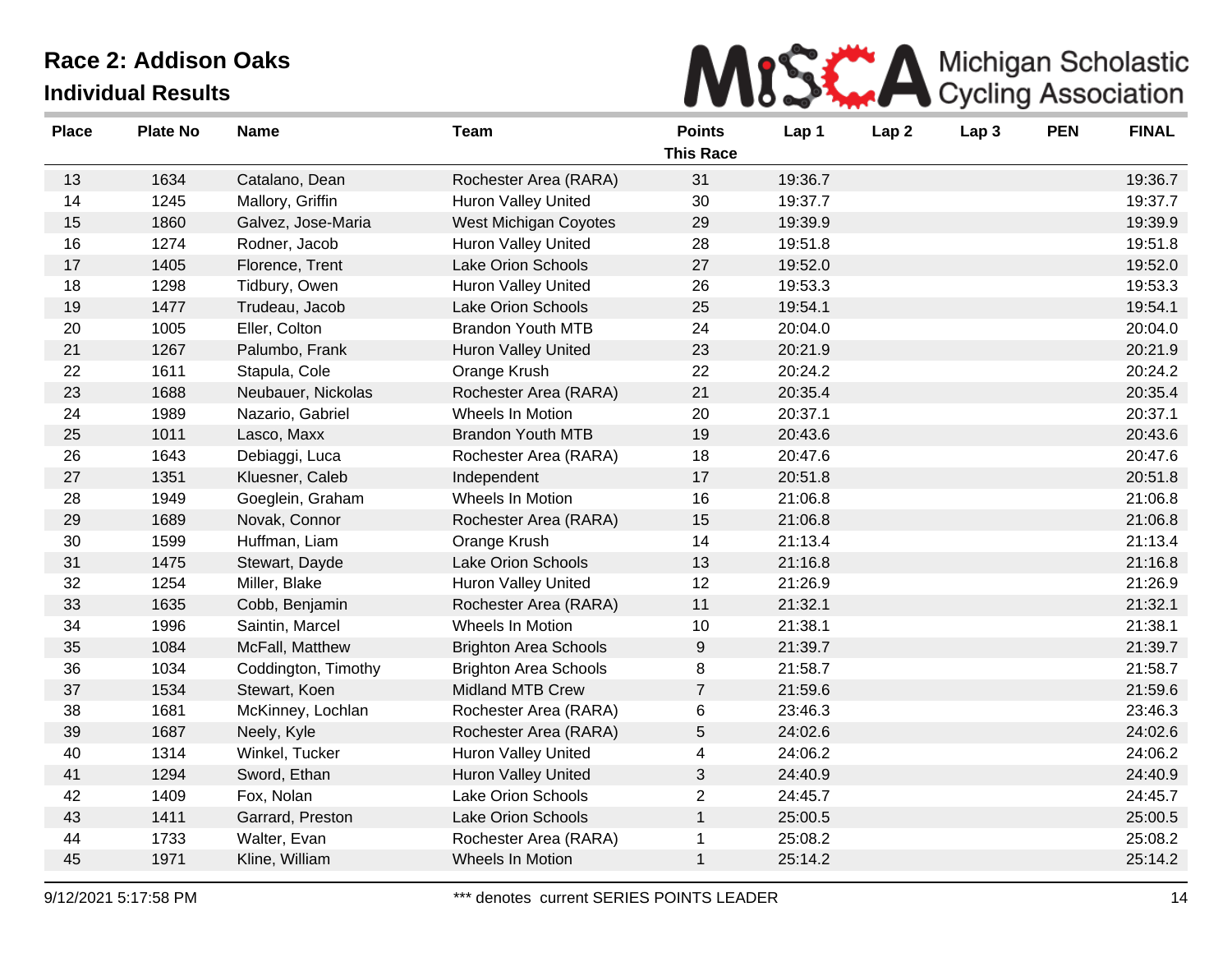

| <b>Place</b>   | <b>Plate No</b>                | <b>Name</b>          | <b>Team</b>                      | <b>Points</b><br><b>This Race</b> | Lap 1   | Lap <sub>2</sub> | Lap <sub>3</sub> | <b>PEN</b> | <b>FINAL</b> |
|----------------|--------------------------------|----------------------|----------------------------------|-----------------------------------|---------|------------------|------------------|------------|--------------|
| 46             | 1250                           | McFall, Nate         | <b>Huron Valley United</b>       |                                   | 25:32.9 |                  |                  |            | 25:32.9      |
| 47             | 5031                           | Brewer, Cruz         | NE Indiana Trailblazers          | $\mathbf{1}$                      | 25:49.3 |                  |                  |            | 25:49.3      |
| 48             | 1361                           | Myers, Bryce         | Independent                      | 1                                 | 25:58.6 |                  |                  |            | 25:58.6      |
| 49             | 1083                           | McFall, Joshua       | <b>Brighton Area Schools</b>     | $\mathbf{1}$                      | 26:36.2 |                  |                  |            | 26:36.2      |
| 50             | 1959                           | Hoag, Greyson        | Wheels In Motion                 | $\mathbf 1$                       | 26:52.5 |                  |                  |            | 26:52.5      |
| 51             | 1625                           | Bedia, Luca          | Rochester Area (RARA)            | $\mathbf{1}$                      | 27:51.4 |                  |                  |            | 27:51.4      |
| 52             | 1076                           | Larscheid, Finnegan  | <b>Brighton Area Schools</b>     | 1                                 | 28:04.0 |                  |                  |            | 28:04.0      |
| 53             | 1729                           | Vittorini, Valentino | Rochester Area (RARA)            | $\mathbf{1}$                      | 28:35.7 |                  |                  |            | 28:35.7      |
| 54             | 1644                           | Desimone, Giuseppe   | Rochester Area (RARA)            | 1                                 | 29:52.6 |                  |                  |            | 29:52.6      |
| 55             | 1946                           | East, Ethan          | Wheels In Motion                 | $\mathbf{1}$                      | 30:36.6 |                  |                  |            | 30:36.6      |
| 56             | 1453                           | Munk, Carson         | Lake Orion Schools               | 1                                 | 31:30.7 |                  |                  |            | 31:30.7      |
| 57             | 1679                           | Manninen, Caden      | Rochester Area (RARA)            | $\mathbf{1}$                      | 33:23.7 |                  |                  |            | 33:23.7      |
| 58             | 1659                           | Holland, Benjamin    | Rochester Area (RARA)            | 1                                 | 39:58.4 |                  |                  |            | 39:58.4      |
|                | <b>Upper Elementary Female</b> |                      | Beginner Course: 1 Laps (4.5 mi) |                                   |         |                  |                  |            |              |
| $\mathbf 1$    | 1867                           | Hubbard, Laila       | West Michigan Coyotes            | 60                                | 20:45.8 |                  |                  |            | 20:45.8      |
| $\overline{2}$ | 1691                           | Opfer, Elsa          | Rochester Area (RARA)            | 57                                | 20:50.0 |                  |                  |            | 20:50.0      |
| 3              | 1158                           | Boesch, Lilah        | <b>Huron Valley United</b>       | 54                                | 20:53.7 |                  |                  |            | 20:53.7      |
| 4              | 1839                           | Cherney, Hazel       | West Michigan Coyotes            | 51                                | 21:09.2 |                  |                  |            | 21:09.2      |
| $\mathbf 5$    | 1884                           | Martin, Ava          | West Michigan Coyotes            | 48                                | 22:04.8 |                  |                  |            | 22:04.8      |
| 6              | 1670                           | Learman, Cecilia     | Rochester Area (RARA)            | 45                                | 22:18.0 |                  |                  |            | 22:18.0      |
| $\overline{7}$ | 1432                           | LaGest, Hannah       | Lake Orion Schools               | 43                                | 22:51.1 |                  |                  |            | 22:51.1      |
| 8              | 1078                           | Lutz, Ainsley        | <b>Brighton Area Schools</b>     | 41                                | 23:15.2 |                  |                  |            | 23:15.2      |
| $9\,$          | 1284                           | Schimetz, Quincy     | <b>Huron Valley United</b>       | 39                                | 24:21.8 |                  |                  |            | 24:21.8      |
| 10             | 1336                           | Fritz, Natalie       | Independent                      | 37                                | 25:09.0 |                  |                  |            | 25:09.0      |
| 11             | 1237                           | Lappin, Parker       | <b>Huron Valley United</b>       | 35                                | 25:22.7 |                  |                  |            | 25:22.7      |
| 12             | 1908                           | Roberts, Harper      | West Michigan Coyotes            | 33                                | 25:30.2 |                  |                  |            | 25:30.2      |
| 13             | 1869                           | Hughes, Erin         | West Michigan Coyotes            | 31                                | 26:26.2 |                  |                  |            | 26:26.2      |
| 14             | 1624                           | Basile, Emma         | Rochester Area (RARA)            | $30\,$                            | 26:50.5 |                  |                  |            | 26:50.5      |
| 15             | 1009                           | Janette, Elliette    | <b>Brandon Youth MTB</b>         | 29                                | 27:08.2 |                  |                  |            | 27:08.2      |
| 16             | 1629                           | Bommarito, Mia       | Rochester Area (RARA)            | 28                                | 28:27.0 |                  |                  |            | 28:27.0      |
| 17             | 1456                           | Nye, Allison         | Lake Orion Schools               | 27                                | 28:31.0 |                  |                  |            | 28:31.0      |
| 18             | 1703                           | Raza, Zara           | Rochester Area (RARA)            | 26                                | 28:33.6 |                  |                  |            | 28:33.6      |
| 19             | 1150                           | Beer, Brooke         | <b>Huron Valley United</b>       | 25                                | 30:38.1 |                  |                  |            | 30:38.1      |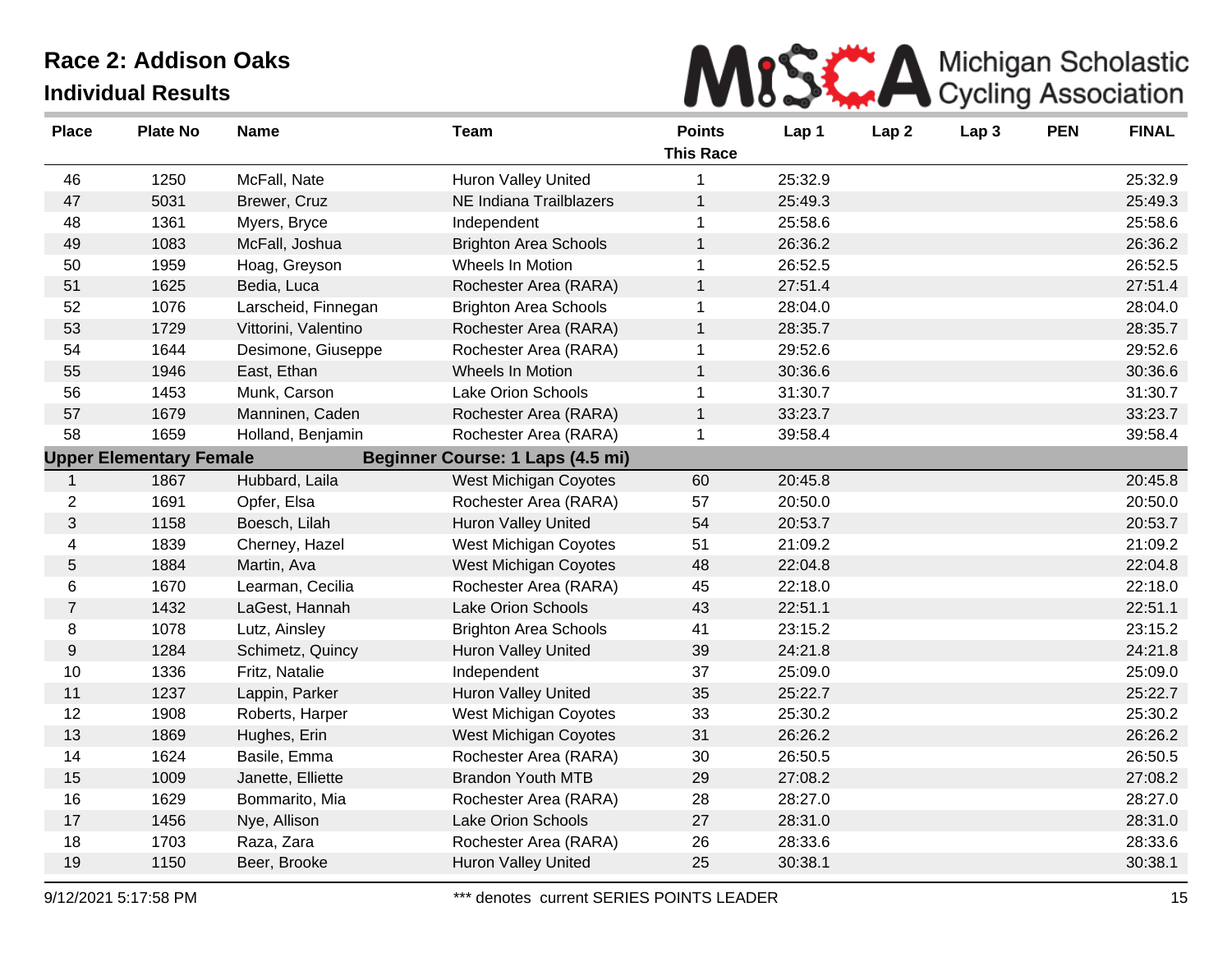

| <b>Place</b>   | <b>Plate No</b>              | <b>Name</b>             | <b>Team</b>                      | <b>Points</b><br><b>This Race</b> | Lap 1      | Lap <sub>2</sub> | Lap <sub>3</sub> | <b>PEN</b> | <b>FINAL</b> |
|----------------|------------------------------|-------------------------|----------------------------------|-----------------------------------|------------|------------------|------------------|------------|--------------|
| 20             | 1604                         | Manchel, Lucy           | Orange Krush                     | 24                                | 32:01.8    |                  |                  |            | 32:01.8      |
| <b>DNF</b>     | 1637                         | Cuthbertson, Megan      | Rochester Area (RARA)            | 1                                 | <b>DNF</b> |                  |                  |            |              |
|                | <b>Lower Elementary Male</b> |                         | Beginner Course: 1 Laps (4.5 mi) |                                   |            |                  |                  |            |              |
| $\mathbf{1}$   | 1631                         | Carnwath, Austin        | Rochester Area (RARA)            | 50                                | 18:53.9    |                  |                  |            | 18:53.9      |
| $\overline{2}$ | 1847                         | DeWall, Grant           | West Michigan Coyotes            | 47                                | 19:24.9    |                  |                  |            | 19:24.9      |
| 3              | 1853                         | Eves, Owen              | West Michigan Coyotes            | 44                                | 19:25.4    |                  |                  |            | 19:25.4      |
| $\overline{4}$ | 1682                         | Morales-Zozaya, Dante   | Rochester Area (RARA)            | 41                                | 20:03.3    |                  |                  |            | 20:03.3      |
| 5              | 1493                         | Brey, Jackson           | Midland MTB Crew                 | 38                                | 20:07.9    |                  |                  |            | 20:07.9      |
| 6              | 1676                         | Malone, Alexander       | Rochester Area (RARA)            | 35                                | 20:14.7    |                  |                  |            | 20:14.7      |
| $\overline{7}$ | 1152                         | Bishop, Torsten         | <b>Huron Valley United</b>       | 33                                | 20:20.8    |                  |                  |            | 20:20.8      |
| 8              | 1833                         | Broughton, James        | West Michigan Coyotes            | 31                                | 20:59.9    |                  |                  |            | 20:59.9      |
| 9              | 1026                         | Beck, Elias             | <b>Brighton Area Schools</b>     | 29                                | 21:01.2    |                  |                  |            | 21:01.2      |
| 10             | 1723                         | Uh, Joshua              | Rochester Area (RARA)            | 27                                | 21:17.1    |                  |                  |            | 21:17.1      |
| 11             | 1844                         | Deras, Jordan           | West Michigan Coyotes            | 25                                | 21:22.8    |                  |                  |            | 21:22.8      |
| 12             | 1059                         | Haberkorn, Beckham      | <b>Brighton Area Schools</b>     | 23                                | 21:44.3    |                  |                  |            | 21:44.3      |
| 13             | 1437                         | Lidgey, Ryan            | Lake Orion Schools               | 21                                | 21:46.8    |                  |                  |            | 21:46.8      |
| 14             | 1256                         | Moore, Thomas           | <b>Huron Valley United</b>       | 20                                | 22:45.6    |                  |                  |            | 22:45.6      |
| 15             | 1192                         | Dobrin, Everett         | <b>Huron Valley United</b>       | 19                                | 23:27.1    |                  |                  |            | 23:27.1      |
| 16             | 1346                         | Horn, Oliver            | Independent                      | 18                                | 23:33.4    |                  |                  |            | 23:33.4      |
| 17             | 1979                         | Langford, Silas         | Wheels In Motion                 | 17                                | 23:52.9    |                  |                  |            | 23:52.9      |
| 18             | 1178                         | Carnaghi, Noah          | <b>Huron Valley United</b>       | 16                                | 23:55.0    |                  |                  |            | 23:55.0      |
| 19             | 5014                         | Jansenvangalen, Jackson | Independent                      | 15                                | 24:05.2    |                  |                  |            | 24:05.2      |
| 20             | 1347                         | Hovey, Maximus          | Independent                      | 14                                | 24:09.8    |                  |                  |            | 24:09.8      |
| 21             | 1062                         | Hodder, Evan            | <b>Brighton Area Schools</b>     | 13                                | 24:14.9    |                  |                  |            | 24:14.9      |
| 22             | 1726                         | Veda, Gavin             | Rochester Area (RARA)            | 12                                | 24:26.7    |                  |                  |            | 24:26.7      |
| 23             | 1645                         | Dodson, Gavin           | Rochester Area (RARA)            | 11                                | 24:29.8    |                  |                  |            | 24:29.8      |
| 24             | 1712                         | Seyka, Grayson          | Rochester Area (RARA)            | 10                                | 24:34.7    |                  |                  |            | 24:34.7      |
| 25             | 1696                         | Pokowski, Aiden         | Rochester Area (RARA)            | 9                                 | 24:36.9    |                  |                  |            | 24:36.9      |
| 26             | 1626                         | Bedia, Nicolas          | Rochester Area (RARA)            | 8                                 | 24:44.2    |                  |                  |            | 24:44.2      |
| 27             | 1656                         | Harper, Logan           | Rochester Area (RARA)            | $\overline{7}$                    | 25:24.2    |                  |                  |            | 25:24.2      |
| 28             | 1275                         | Rodner, Levi            | <b>Huron Valley United</b>       | 6                                 | 25:26.7    |                  |                  |            | 25:26.7      |
| 29             | 1642                         | D'Anna, Marcello        | Rochester Area (RARA)            | 5                                 | 25:30.2    |                  |                  |            | 25:30.2      |
| 30             | 1369                         | Robinson, Carter        | Independent                      | $\overline{4}$                    | 25:54.4    |                  |                  |            | 25:54.4      |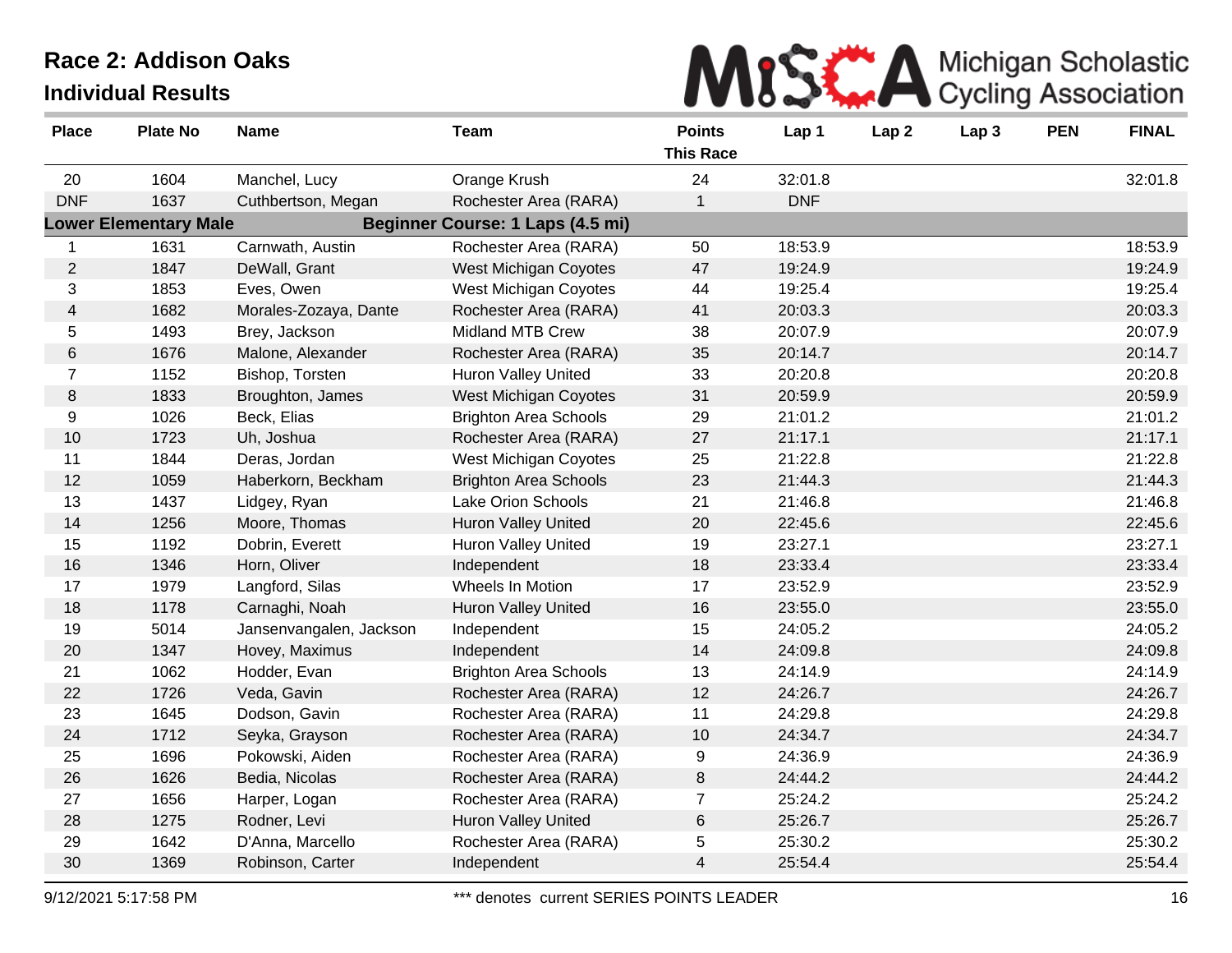

| <b>Place</b> | <b>Plate No</b>                | <b>Name</b>            | <b>Team</b>                      | <b>Points</b><br><b>This Race</b> | Lap 1      | Lap <sub>2</sub> | Lap <sub>3</sub> | <b>PEN</b> | <b>FINAL</b> |
|--------------|--------------------------------|------------------------|----------------------------------|-----------------------------------|------------|------------------|------------------|------------|--------------|
| 31           | 1586                           | Baines, Thomas         | Orange Krush                     | 3                                 | 26:13.7    |                  |                  |            | 26:13.7      |
| 32           | 1728                           | Vittorini, Cristiano   | Rochester Area (RARA)            | $\overline{2}$                    | 26:23.5    |                  |                  |            | 26:23.5      |
| 33           | 1403                           | Florence, Austin       | Lake Orion Schools               | 1                                 | 26:36.8    |                  |                  |            | 26:36.8      |
| 34           | 5008                           | Masserant, Giovanni    | Orange Krush                     | $\mathbf{1}$                      | 26:44.2    |                  |                  |            | 26:44.2      |
| 35           | 1823                           | Blaszczyk, Adreian     | West Michigan Coyotes            | $\mathbf 1$                       | 26:50.8    |                  |                  |            | 26:50.8      |
| 36           | 1671                           | Learman, Lucas         | Rochester Area (RARA)            | $\mathbf 1$                       | 26:55.5    |                  |                  |            | 26:55.5      |
| 37           | 1283                           | Sargent, Jack          | <b>Huron Valley United</b>       | 1                                 | 27:23.0    |                  |                  |            | 27:23.0      |
| 38           | 1290                           | Stewart, Adam          | <b>Huron Valley United</b>       | $\mathbf{1}$                      | 27:26.5    |                  |                  |            | 27:26.5      |
| 39           | 1229                           | Kollien, Hudson        | Huron Valley United              | 1                                 | 28:28.1    |                  |                  |            | 28:28.1      |
| 40           | 1342                           | Harville, Owen         | Independent                      | $\mathbf{1}$                      | 28:28.4    |                  |                  |            | 28:28.4      |
| 41           | 1452                           | Munk, Benjamin         | Lake Orion Schools               | 1                                 | 28:34.0    |                  |                  |            | 28:34.0      |
| 42           | 1876                           | Lilly, Isaac           | <b>West Michigan Coyotes</b>     | $\mathbf{1}$                      | 28:41.8    |                  |                  |            | 28:41.8      |
| 43           | 1669                           | Laporte, Liam          | Rochester Area (RARA)            | 1                                 | 28:42.7    |                  |                  |            | 28:42.7      |
| 44           | 1535                           | Stewart, Macklin       | <b>Midland MTB Crew</b>          | 1                                 | 29:52.5    |                  |                  |            | 29:52.5      |
| 45           | 1610                           | Smith, Hoyt            | Orange Krush                     | $\mathbf 1$                       | 31:01.1    |                  |                  |            | 31:01.1      |
| 46           | 1840                           | Cherney, James         | West Michigan Coyotes            | 1                                 | 31:01.5    |                  |                  |            | 31:01.5      |
| 47           | 1362                           | Myers, Hudson          | Independent                      | 1                                 | 31:05.9    |                  |                  |            | 31:05.9      |
| 48           | 1628                           | Bommarito, Leonardo    | Rochester Area (RARA)            | 1                                 | 32:43.3    |                  |                  |            | 32:43.3      |
| 49           | 1341                           | Goebelbecker, Henry    | Independent                      | 1                                 | 32:47.0    |                  |                  |            | 32:47.0      |
| 50           | 1338                           | Garthoff, Alasdair     | Independent                      | $\mathbf{1}$                      | 32:58.0    |                  |                  |            | 32:58.0      |
| 51           | 1725                           | Veda, Callum           | Rochester Area (RARA)            | 1                                 | 34:00.6    |                  |                  |            | 34:00.6      |
| 52           | 1457                           | Nye, Wesley            | <b>Lake Orion Schools</b>        | $\mathbf{1}$                      | 34:22.6    |                  |                  |            | 34:22.6      |
| 53           | 1722                           | Uh, Henry              | Rochester Area (RARA)            | 1                                 | 34:43.7    |                  |                  |            | 34:43.7      |
| 54           | 1621                           | Adam, Lorenzo          | Rochester Area (RARA)            | $\mathbf 1$                       | 35:22.7    |                  |                  |            | 35:22.7      |
| 55           | 1464                           | Posler, Theodore       | Lake Orion Schools               | $\mathbf 1$                       | 35:43.5    |                  |                  |            | 35:43.5      |
| 56           | 1727                           | Veda, Luke             | Rochester Area (RARA)            | $\mathbf{1}$                      | 38:17.5    |                  |                  |            | 38:17.5      |
| 57           | 1402                           | Eastman, Hudson        | Lake Orion Schools               | $\mathbf 1$                       | 38:21.1    |                  |                  |            | 38:21.1      |
| 58           | 5015                           | Jansenvangalen, Edison | Independent                      | $\mathbf{1}$                      | 42:35.9    |                  |                  |            | 42:35.9      |
| 59           | 1945                           | Coryell, Liam          | Wheels In Motion                 | 1                                 | 45:37.0    |                  |                  |            | 45:37.0      |
| <b>DNF</b>   | 1648                           | Dossey, Avery          | Rochester Area (RARA)            | 1                                 | <b>DNF</b> |                  |                  |            |              |
|              | <b>Lower Elementary Female</b> |                        | Beginner Course: 1 Laps (4.5 mi) |                                   |            |                  |                  |            |              |
| -1           | 1305                           | Vogel, Emerson         | Huron Valley United              | 50                                | 21:21.4    |                  |                  |            | 21:21.4      |
| 2            | 1391                           | Babicheva, Julia       | <b>Lake Orion Schools</b>        | 47                                | 21:21.5    |                  |                  |            | 21:21.5      |